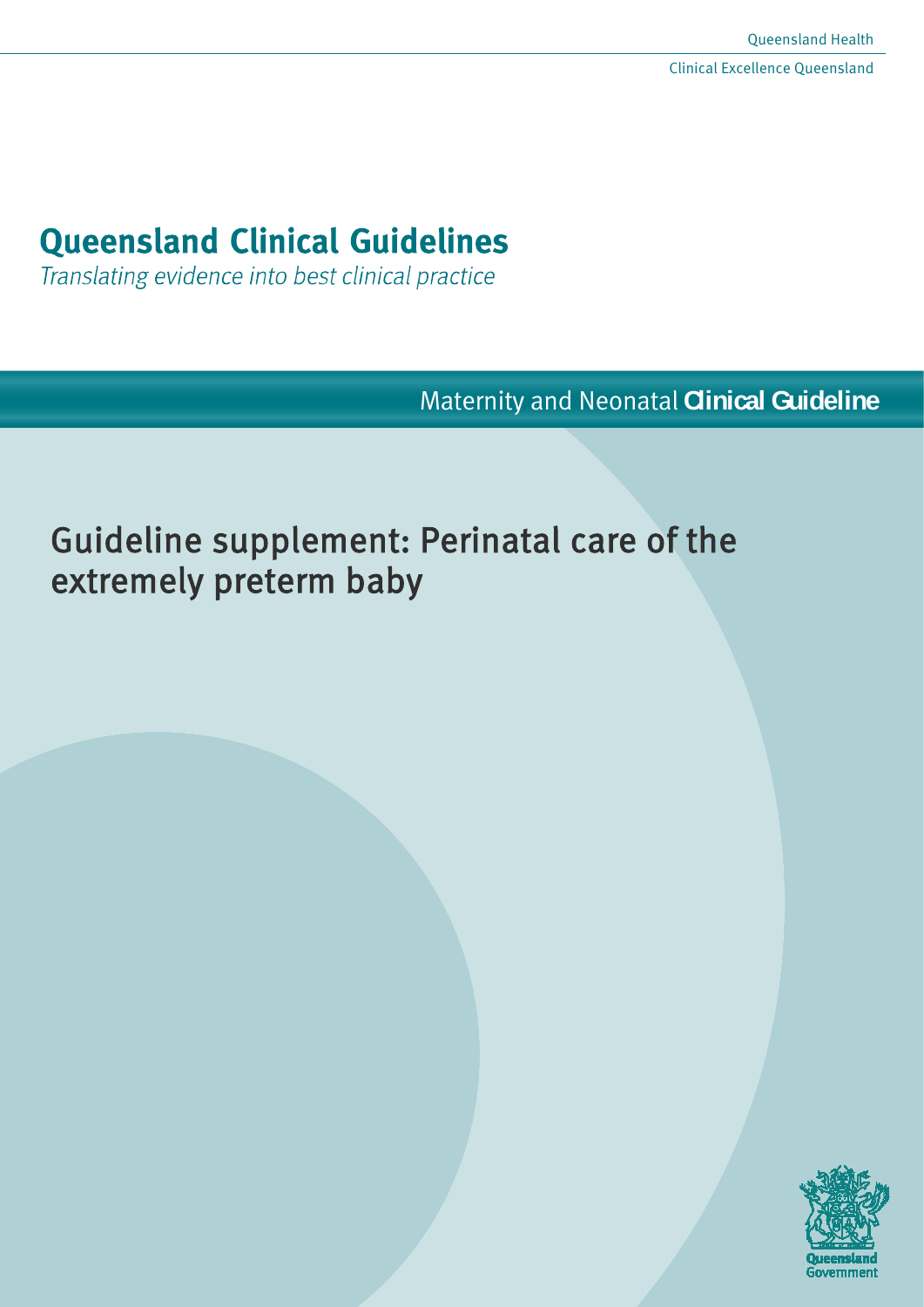#### **Table of Contents**

| $\mathbf{1}$   |       |  |
|----------------|-------|--|
|                | 1.1   |  |
|                | 12    |  |
|                | 1.3   |  |
|                | 1.4   |  |
| $2^{\circ}$    |       |  |
|                | 2.1   |  |
|                | 2.2   |  |
|                | 2.3   |  |
|                | 2.4   |  |
|                | 2.4.1 |  |
|                | 2.5   |  |
|                | 2.6   |  |
|                | 2.7   |  |
|                |       |  |
|                | 3.1   |  |
| $\overline{4}$ |       |  |
|                | 4.1   |  |
|                | 4.2   |  |
|                | 4.3   |  |
|                | 4.3.1 |  |
|                | 4.3.2 |  |
|                | 4.3.3 |  |
|                | 4.4   |  |
|                | 4.5   |  |
|                | 4.6   |  |
| 5              |       |  |

#### **List of Tables**

© State of Queensland (Queensland Health) 2020



This work is licensed under a Creative Commons Attribution-NonCommercial-NoDerivatives V4.0 International licence. In essence, you are free to copy and communicate the work in its current form for non-commercial purposes, as long as you attribute Queensland Clinical Guidelines, Queensland Health and abide by the licence terms. You may not alter or adapt the work in any way. To view a copy of this licence, visit https://creativecommons.org/licenses/by-no nd/4.0/deed.en

For further information contact Queensland Clinical Guidelines, RBWH Post Office, Herston Qld 4029, email Guidelines@health.qld.gov.au. For permissions beyond the scope of this licence contact: Intellectual Property Officer, Queensland Health, GPO Box 48, Brisbane Qld 4001, email ip\_officer@health.qld.gov.au, phone (07) 3234 1479.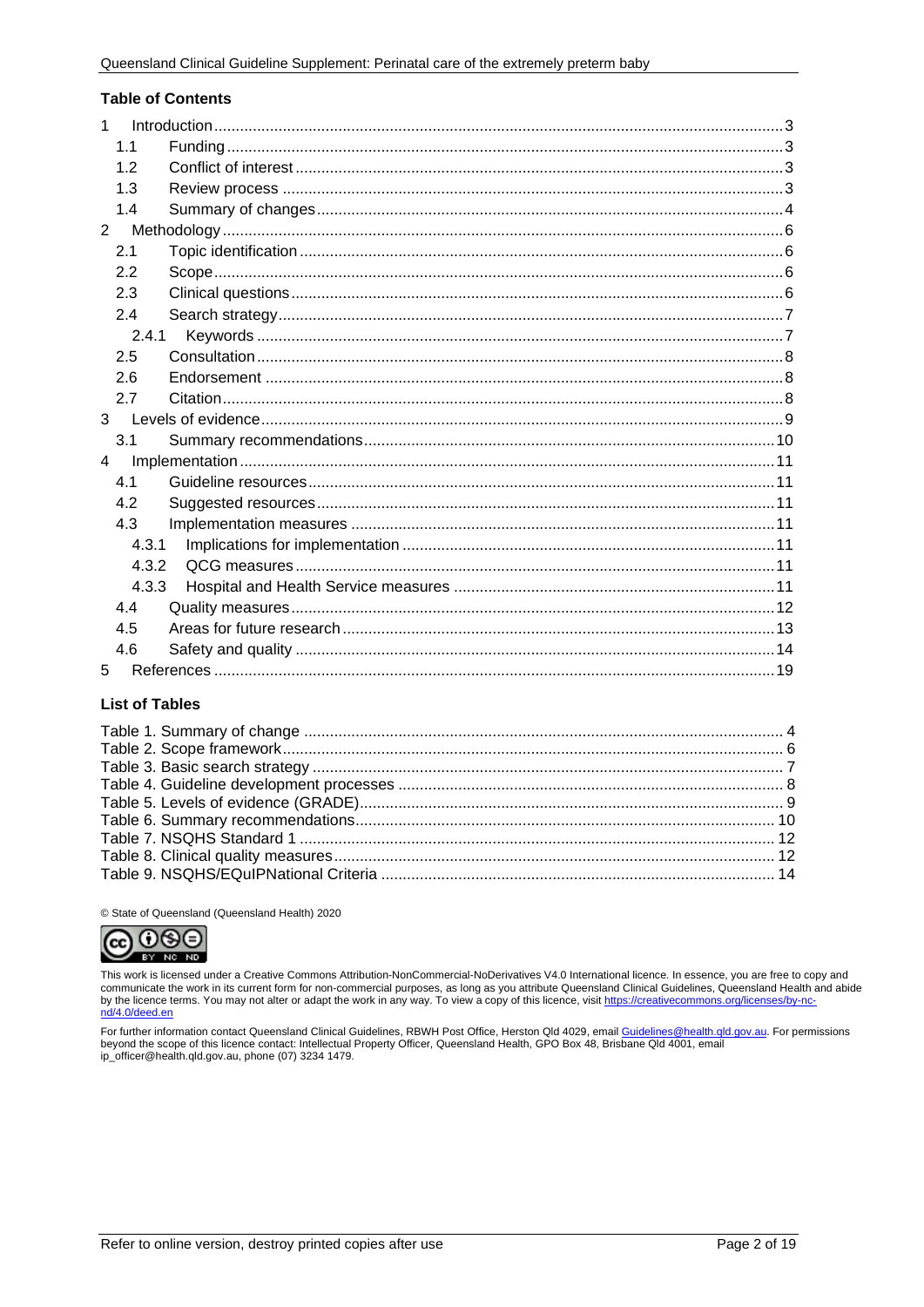# <span id="page-2-0"></span>**1 Introduction**

This document is a supplement to the Queensland Clinical Guideline (QCG) Perinatal care at extremely low gestation. It provides supplementary information regarding guideline development, makes summary recommendations, suggests measures to assist implementation and quality activities and summarises changes (if any) to the guideline since original publication. Refer to the guideline for abbreviations, acronyms, flow charts and acknowledgements.

## <span id="page-2-1"></span>**1.1 Funding**

The development of this guideline was funded by Healthcare Improvement Unit, Queensland Health. The consumer representative was paid a standard fee. Other working party members participated on a voluntary basis.

## <span id="page-2-2"></span>**1.2 Conflict of interest**

Declarations of conflict of interest were sought from expert panel members as per the Queensland Clinical Guidelines *[Conflict of Interest](http://www.health.qld.gov.au/qcg/development#coi)* statement. No conflicts of interest were declared.

## <span id="page-2-3"></span>**1.3 Review process**

This version of the guideline followed the [QCG peer review process.](https://www.health.qld.gov.au/__data/assets/pdf_file/0025/364723/o-developprocess.pdf)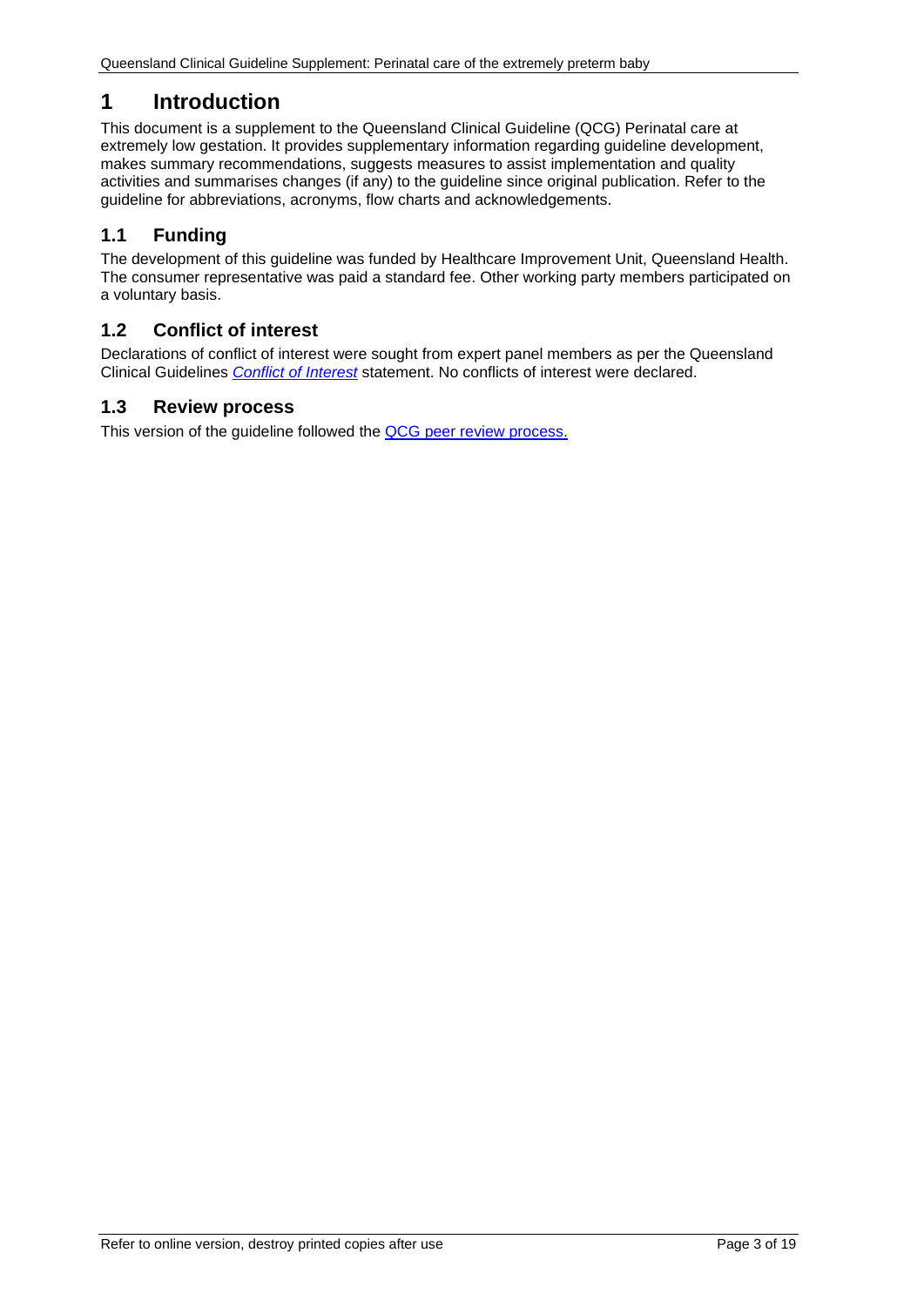## **1.4 Summary of changes**

Queensland clinical guidelines are reviewed every 5 years or earlier if significant new evidence emerges. [Table 1](#page-3-2) provides a summary of changes made to the guidelines since original publication.

<span id="page-3-2"></span>Table 1. Summary of change

<span id="page-3-1"></span><span id="page-3-0"></span>

| <b>Publication date</b><br>Endorsed by:                                                          | <b>Identifier</b> | Summary of major change                                                                                                                                                                                                                                                                                                                                                                                                                                                                                                                                                                                                                                                                                                                                                                                                                                                                                                                                                                                                                                                                                                                                                                                                                                                                                                                        |
|--------------------------------------------------------------------------------------------------|-------------------|------------------------------------------------------------------------------------------------------------------------------------------------------------------------------------------------------------------------------------------------------------------------------------------------------------------------------------------------------------------------------------------------------------------------------------------------------------------------------------------------------------------------------------------------------------------------------------------------------------------------------------------------------------------------------------------------------------------------------------------------------------------------------------------------------------------------------------------------------------------------------------------------------------------------------------------------------------------------------------------------------------------------------------------------------------------------------------------------------------------------------------------------------------------------------------------------------------------------------------------------------------------------------------------------------------------------------------------------|
| September 2014                                                                                   | MN14.32-V1-R19    | First publication                                                                                                                                                                                                                                                                                                                                                                                                                                                                                                                                                                                                                                                                                                                                                                                                                                                                                                                                                                                                                                                                                                                                                                                                                                                                                                                              |
| September 2020<br><b>Statewide</b><br>Maternity and<br><b>Neonatal Clinical</b><br>Network (QLD) | MN20.32-V2-R25    | Peer review.<br>• Title changed from Perinatal care at the threshold of viability to Perinatal care of the extremely preterm baby<br>Term threshold of viability discontinued throughout guideline<br>$\bullet$<br>• Section 1: Introduction<br>o Added information about international trends; Updated Queensland data<br>• Section 2.6 Counselling<br>o Added emotional wellbeing<br>• Section 4.1<br>o Updated outcome data from ANZNN<br>• Section 4.2<br>o Updated definition of severe impairment and intellectual disability<br>• Section 5.2: Antenatal corticosteroids<br>o Added evidence of benefit at lower gestations<br>• Section 5.6 Care at birth<br>o Added evidence for delayed cord clamping<br>• Section 5.7: Resuscitation at birth<br>o Amended less than 23+0 weeks FROM: not recommended TO: not usually recommended<br>o Added Palliative care is usually recommended<br>o Deleted for 23+0-23+6 weeks 'Life sustaining interventions not usually recommended'<br>o Added for 23+0-23+6 weeks 'Recommend counselling by practitioners experienced in the care of extremely premature<br>babies'<br>• Section 6.1: Symptom management<br>o Updated assessment of pain and discomfort<br>o Replaced medicine details with reference to relevant NeoMedQ monographs<br>Appendices:<br>o Updated with current information |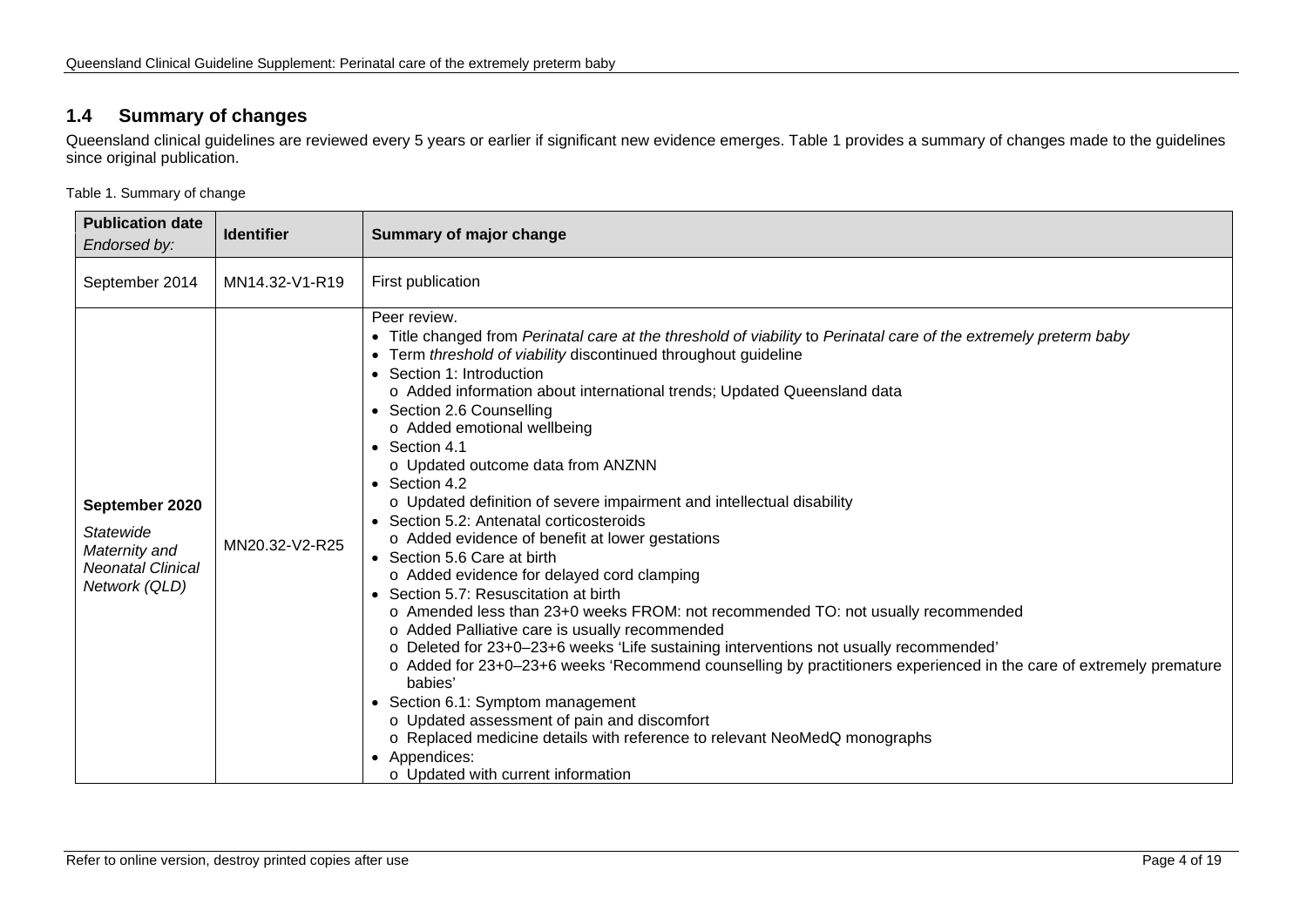| <b>Publication date</b><br>Endorsed by: | <b>Identifier</b> | Summary of major change                                                                                                    |
|-----------------------------------------|-------------------|----------------------------------------------------------------------------------------------------------------------------|
|                                         |                   | Flow charts<br>o Updated to align with content changes<br>References reviewed and updated<br>Minor formatting and branding |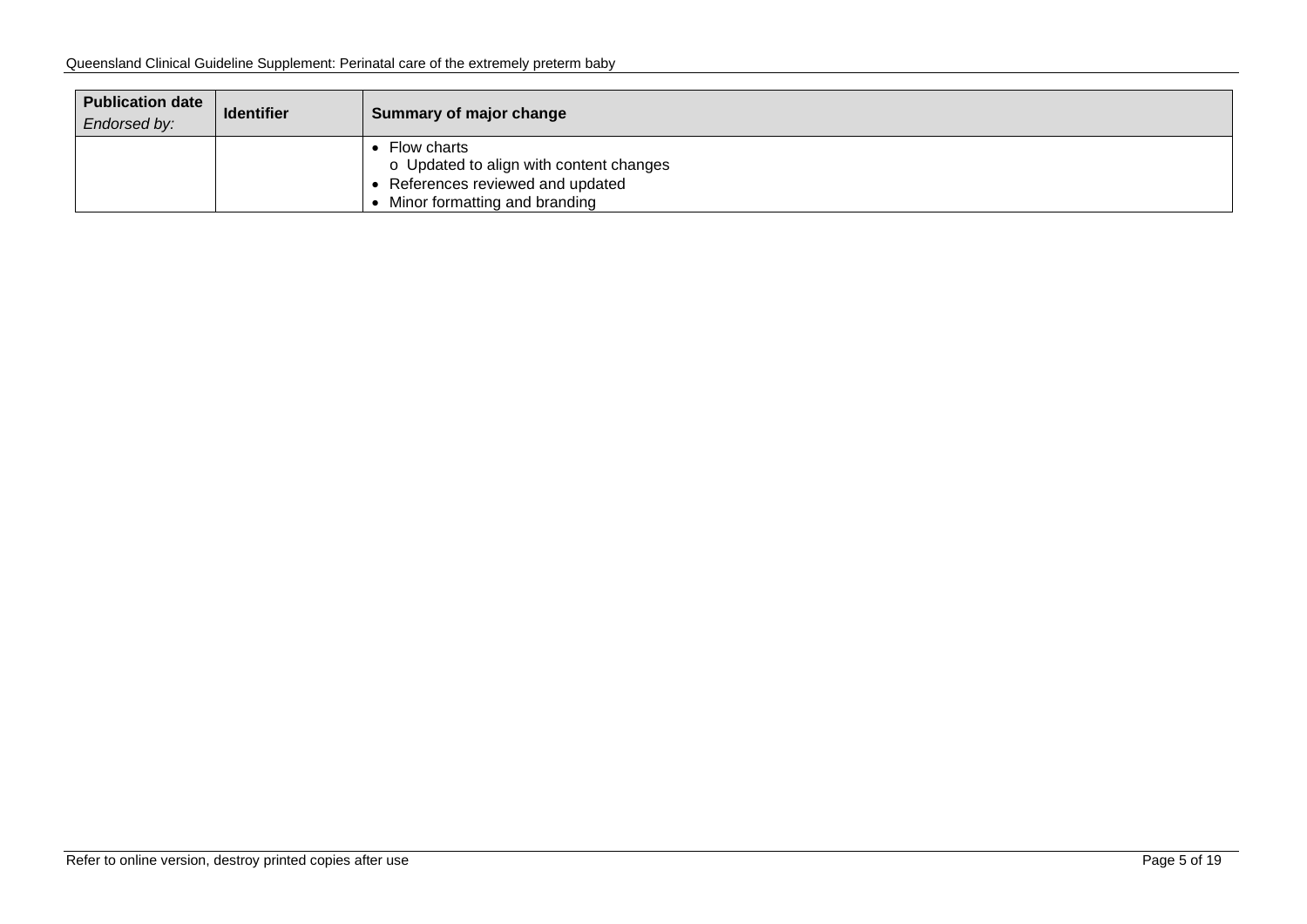# <span id="page-5-0"></span>**2 Methodology**

Queensland Clinical Guidelines (QCG) follows a rigorous process of guideline development. This process was endorsed by the Queensland Health Patient Safety and Quality Executive Committee in December 2009. The guidelines are best described as 'evidence informed consensus guidelines' and draw from the evidence base of existing national and international guidelines and the expert opinion of the working party.

## <span id="page-5-1"></span>**2.1 Topic identification**

The topic was identified as a priority by the Queensland Clinical Guidelines Steering Committee in 2010.

## <span id="page-5-2"></span>**2.2 Scope**

<span id="page-5-4"></span>The scope of the guideline was determined using the following framework.

Table 2. Scope framework

| <b>Scope framework</b>                                                                                                  |                                                                                                                                                                                                                                                                                                                                   |  |  |
|-------------------------------------------------------------------------------------------------------------------------|-----------------------------------------------------------------------------------------------------------------------------------------------------------------------------------------------------------------------------------------------------------------------------------------------------------------------------------|--|--|
| • Babies born before 25+6 weeks gestation<br><b>Population</b><br>• Pregnant women with gestations less than 25+6 weeks |                                                                                                                                                                                                                                                                                                                                   |  |  |
| <b>Purpose</b>                                                                                                          | Identify evidence related to:<br>• Good communication and relevant ethical and legal principles that inform<br>decision making<br>Maternal, fetal and environmental factors affecting outcomes and long-term<br>prognosis<br>Assessment and management of the woman and fetus during labour and the<br>immediate postnatal period |  |  |
| Outcome                                                                                                                 | Support:<br>Best practice management during pregnancy, labour and postpartum<br>• A consistent approach across Queensland to the counselling, management<br>and early identification of newborns with extreme low gestation                                                                                                       |  |  |
| <b>Exclusions</b>                                                                                                       | • Care and treatment of a very preterm baby and their family beyond initial<br>resuscitation<br>• Care of the stillborn baby<br>Detailed discussion of ethical principles/positions                                                                                                                                               |  |  |

## <span id="page-5-3"></span>**2.3 Clinical questions**

The following clinical questions were generated to inform the guideline scope and purpose:

- What promotes and supports effective communication between all stakeholders when birth at extremely low gestation is anticipated/occurs?
- What factors influence critical care decision making when birth at extremely low gestation is anticipated/occurs?
- What care is appropriate when birth at extremely low gestation is anticipated/occurs?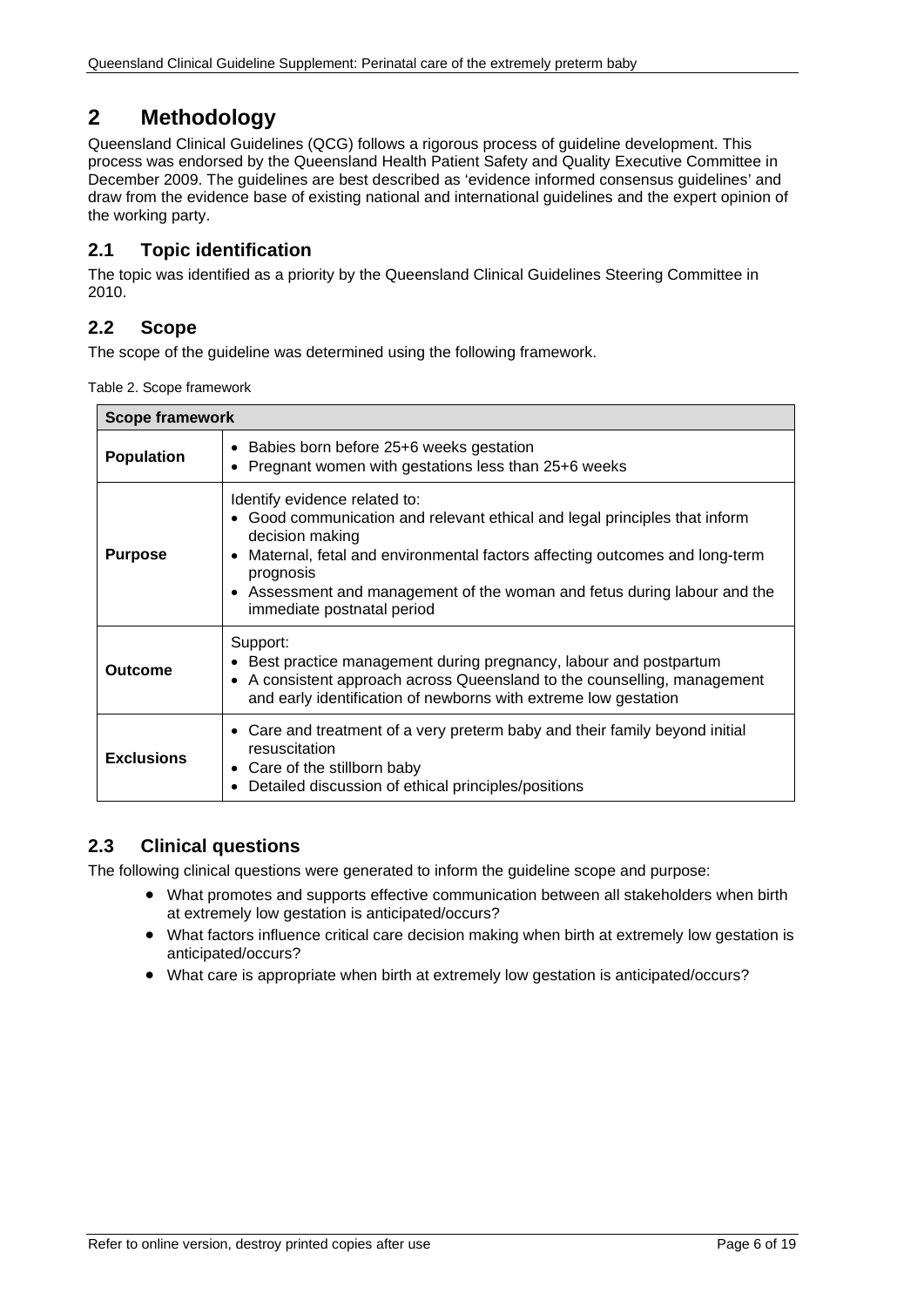## <span id="page-6-0"></span>**2.4 Search strategy**

A search of the literature was conducted during January-–September 2019. The QCG search strategy is an iterative process that is repeated and amended as guideline development occurs (e.g. if additional areas of interest emerge, areas of contention requiring more extensive review are identified or new evidence is identified). All guidelines are developed using a basic search strategy. This involves both a formal and informal approach.

<span id="page-6-2"></span>Table 3. Basic search strategy

| <b>Step</b>      |                                                                                                             | <b>Consideration</b>                                                                                                                                                                                                                                                                                                                                                                                                                                                                                                                                            |  |
|------------------|-------------------------------------------------------------------------------------------------------------|-----------------------------------------------------------------------------------------------------------------------------------------------------------------------------------------------------------------------------------------------------------------------------------------------------------------------------------------------------------------------------------------------------------------------------------------------------------------------------------------------------------------------------------------------------------------|--|
| 1.               | Review clinical guidelines<br>developed by other<br>reputable groups relevant to<br>the clinical speciality | • This may include national and/or international guideline<br>writers, professional organisations, government<br>organisations, state based groups.<br>This assists the guideline writer to identify:<br>$\bullet$<br>o The scope and breadth of what others have found useful<br>for clinicians and informs the scope and clinical question<br>development<br>o Identify resources commonly found in guidelines such as<br>flowcharts, audit criteria and levels of evidence<br>o Identify common search and key terms<br>o Identify common and key references |  |
| 2.               | Undertake a foundation<br>search using key search<br>terms                                                  | • Construct a search using common search and key terms<br>identified during Step 1 above<br>• Search the following databases<br>o PubMed<br>o CINAHL<br>o Medline<br>o Cochrane Central Register of Controlled Trials<br>o EBSCO<br>o Embase<br>Studies published in English less than or equal to 5 years<br>previous are reviewed in the first instance. Other years<br>may be searched as are relevant to the topic<br>• Save and document the search<br>Add other databases as relevant to the clinical area                                                |  |
| 3.               | Develop search word list for<br>each clinical question.                                                     | • This may require the development of clinical sub-questions<br>beyond those identified in the initial scope.<br>Using the foundation search performed at Step 2 as the<br>$\bullet$<br>baseline search framework, refine the search using the<br>specific terms developed for the clinical question<br>• Save and document the search strategy undertaken for<br>each clinical question                                                                                                                                                                        |  |
| $\overline{4}$ . | Other search strategies                                                                                     | • Search the reference lists of reports and articles for<br>additional studies<br>Access other sources for relevant literature<br>o Known resource sites<br>o Internet search engines<br>o Relevant text books                                                                                                                                                                                                                                                                                                                                                  |  |

#### <span id="page-6-1"></span>**2.4.1 Keywords**

The following keywords were used in the basic search strategy: viability, perinatal viability, preterm gestation, extremely low gestation, grey zone, threshold of viability, extremely preterm Other keywords may have been used for specific aspects of the guideline.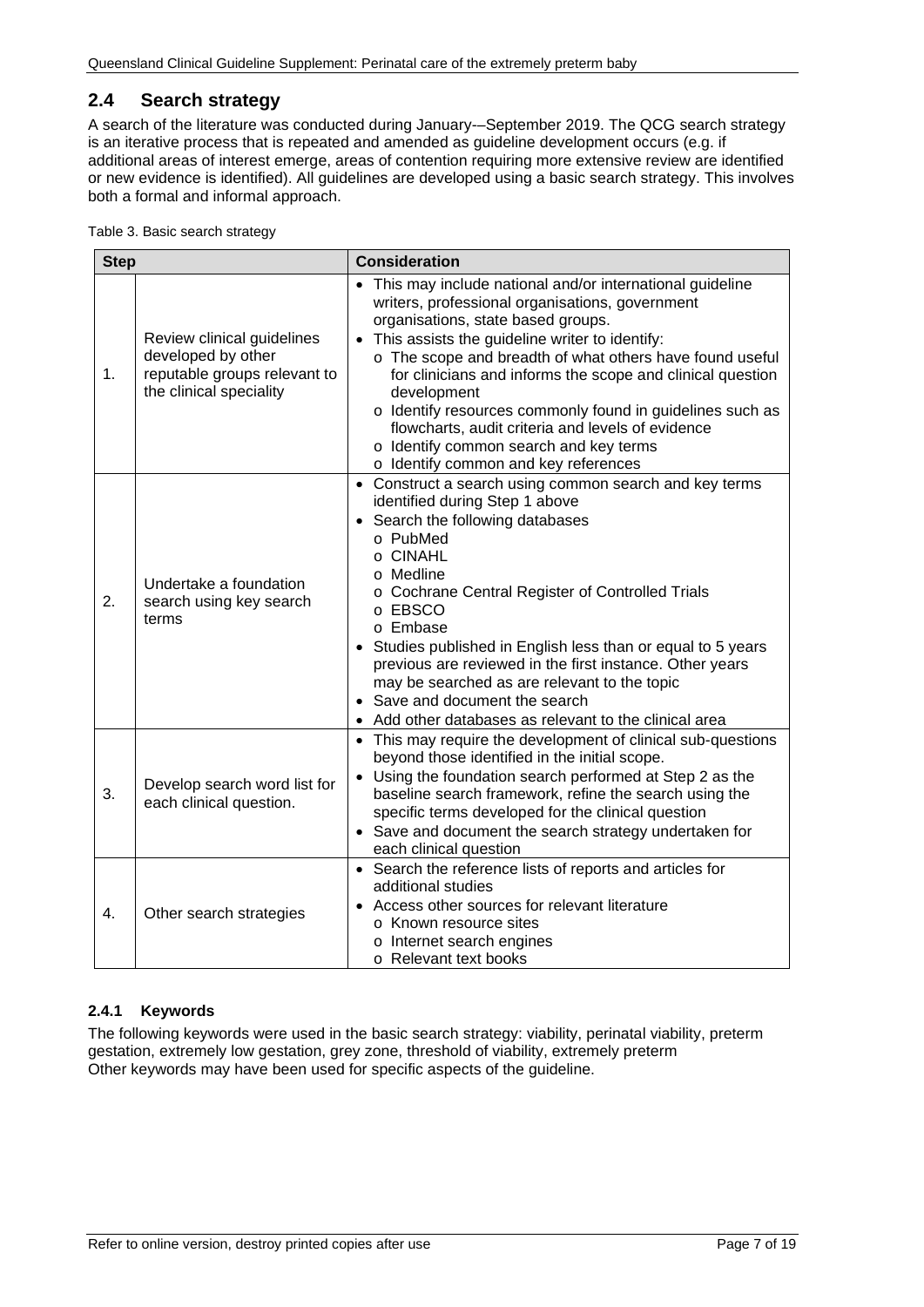## <span id="page-7-0"></span>**2.5 Consultation**

<span id="page-7-3"></span>The clinical guideline was developed using the QCG peer review process.

|  |  | Table 4. Guideline development processes |  |
|--|--|------------------------------------------|--|
|--|--|------------------------------------------|--|

| <b>Process</b>              | <b>Activity</b>                                                                                                                                                                                                                                                                                                                                                                                                                                                        |  |
|-----------------------------|------------------------------------------------------------------------------------------------------------------------------------------------------------------------------------------------------------------------------------------------------------------------------------------------------------------------------------------------------------------------------------------------------------------------------------------------------------------------|--|
| <b>Original development</b> | • Original consultative and development processes occurred between<br>November 2013 and June 2014.<br>• This included formation of a working party and statewide<br>consultation as per usual QCG process<br>• A survey of clinician opinion was also conducted                                                                                                                                                                                                        |  |
| Decision for peer<br>review | • A review of the guideline scope, clinical questions and current<br>literature was undertaken in November 2019<br>• Areas of clinical practice change were identified<br>Clinical leads<br>o Reviewed the previous scope and version of the guideline<br>o Reviewed identified areas of clinical practice change<br>o Confirmed aspects of the guideline for update and new inclusions<br>o Reached consensus agreement that a peer review process was<br>appropriate |  |
| <b>Consultation</b>         | • Expert clinicians and a consumer representative were identified by<br>the clinical leads and invited to peer review the updated guideline in<br>May 2020<br>• All invited members accepted                                                                                                                                                                                                                                                                           |  |

#### <span id="page-7-1"></span>**2.6 Endorsement**

The guideline was endorsed by the:

- Queensland Clinical Guidelines Steering Committee in September 2020
- Statewide Maternity and Neonatal Clinical Network [Queensland] in September 2020

## <span id="page-7-2"></span>**2.7 Citation**

The recommended citation of Queensland Clinical Guidelines is in the following format:

Queensland Clinical Guidelines. [**Insert Guideline Title**]. Guideline No. [**Insert Guideline Number**]. Queensland Health. [**Insert Year of Publication**]. Available from: [www.health.qld.gov.au/qcg.](http://www.health.qld.gov.au/qcg)

#### **EXAMPLE:**

Queensland Clinical Guidelines. Normal birth. Guideline No. MN17.25-V3-R22. Queensland Health 2017. Available from: [www.health.qld.gov.au/qcg.](http://www.health.qld.gov.au/qcg)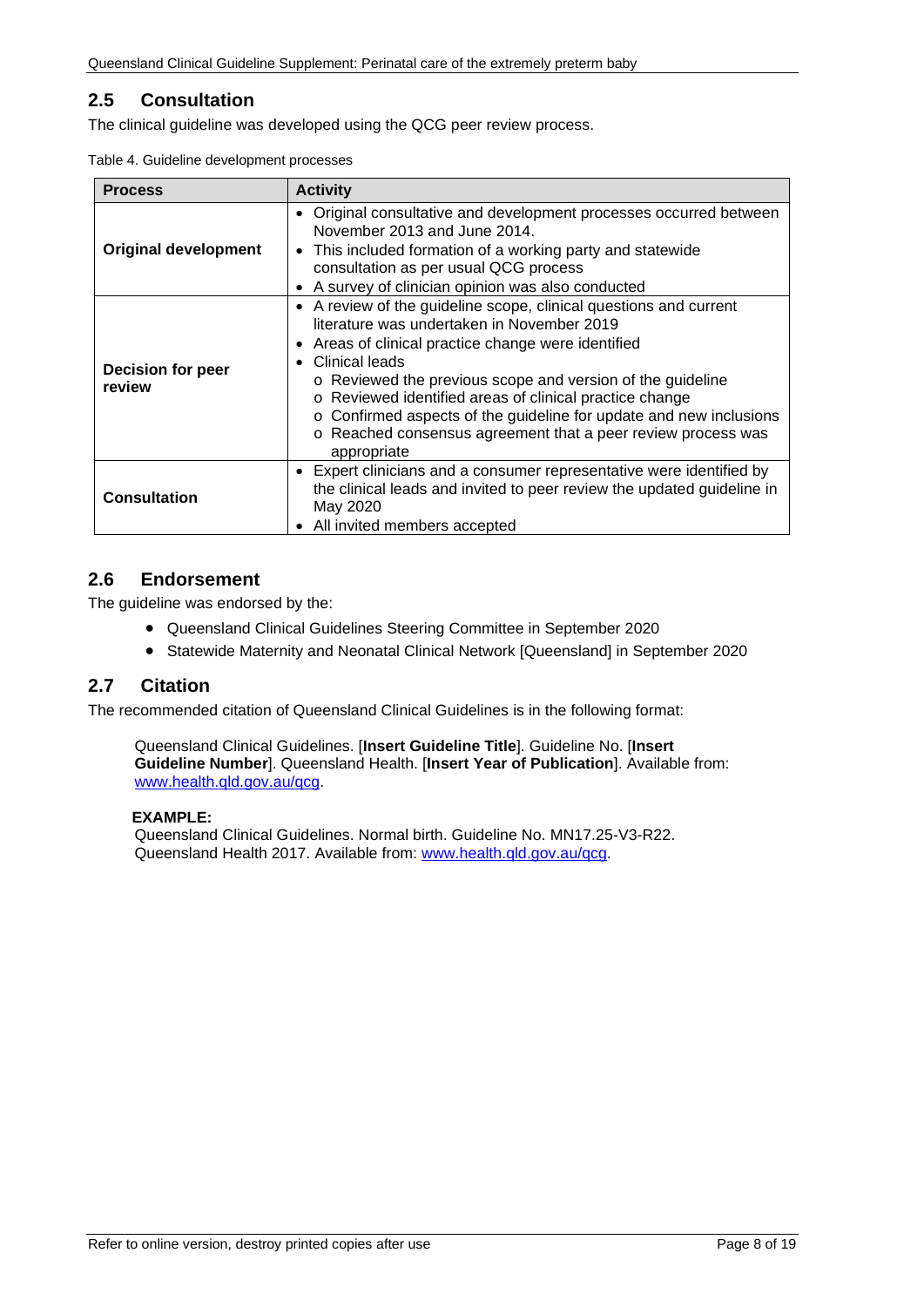## <span id="page-8-0"></span>**3 Levels of evidence**

The levels of evidence identified by the GRADE system were used to inform the summary recommendations. Levels of evidence are outlined in [Table 5. Levels of evidence \(GRADE\)a](#page-8-1)nd Summary recommendations are outlined in **Error! Reference source not found.**

Note that the 'consensus' definition in [Table 5. Levels of evidence \(GRADE\)](#page-8-1) relates to forms of evidence that are not identified by the GRADE system and/or that arise from the clinical experience of the guideline's clinical lead(s) and working party

| <b>Grade Levels of evidence</b>                                                                                              |                                                                                                                                                                                                                                                               |  |  |
|------------------------------------------------------------------------------------------------------------------------------|---------------------------------------------------------------------------------------------------------------------------------------------------------------------------------------------------------------------------------------------------------------|--|--|
| $1 + +$                                                                                                                      | Evidence obtained from high quality meta-analyses, systematic reviews of<br>RCTs, or RCTs with a very low risk of bias.                                                                                                                                       |  |  |
| Evidence obtained from well conducted meta-analyses, systematic reviews<br>$1+$<br>of RCTs, or RCTs with a low risk of bias. |                                                                                                                                                                                                                                                               |  |  |
| Evidence obtained from meta-analyses, systematic reviews or RCTs, or RCTs<br>with a high risk of bias.                       |                                                                                                                                                                                                                                                               |  |  |
| $2 + +$                                                                                                                      | Evidence obtained from high quality systematic reviews of case-control or<br>cohort studies or high quality case-control or cohort studies with a<br>very low risk of confounding, bias, or chance and a high probability that the<br>relationship is causal. |  |  |
| 2+                                                                                                                           | Evidence obtained from well conducted case-control or cohort studies with<br>a low risk of confounding, bias, or chance and a moderate probability that the<br>relationship is causal.                                                                        |  |  |
| 2-                                                                                                                           | Evidence obtained from case-control or cohort studies with a high risk of<br>confounding, bias, or chance and a significant risk that the relationship is not<br>causal.                                                                                      |  |  |
| 3                                                                                                                            | Evidence obtained from non-analytic studies, e.g. case reports, case series.                                                                                                                                                                                  |  |  |
| 4                                                                                                                            | Expert opinion.                                                                                                                                                                                                                                               |  |  |
| <b>Consensus</b>                                                                                                             | Agreement between clinical lead, working party and other clinical experts.                                                                                                                                                                                    |  |  |

<span id="page-8-1"></span>Table 5. Levels of evidence (GRADE)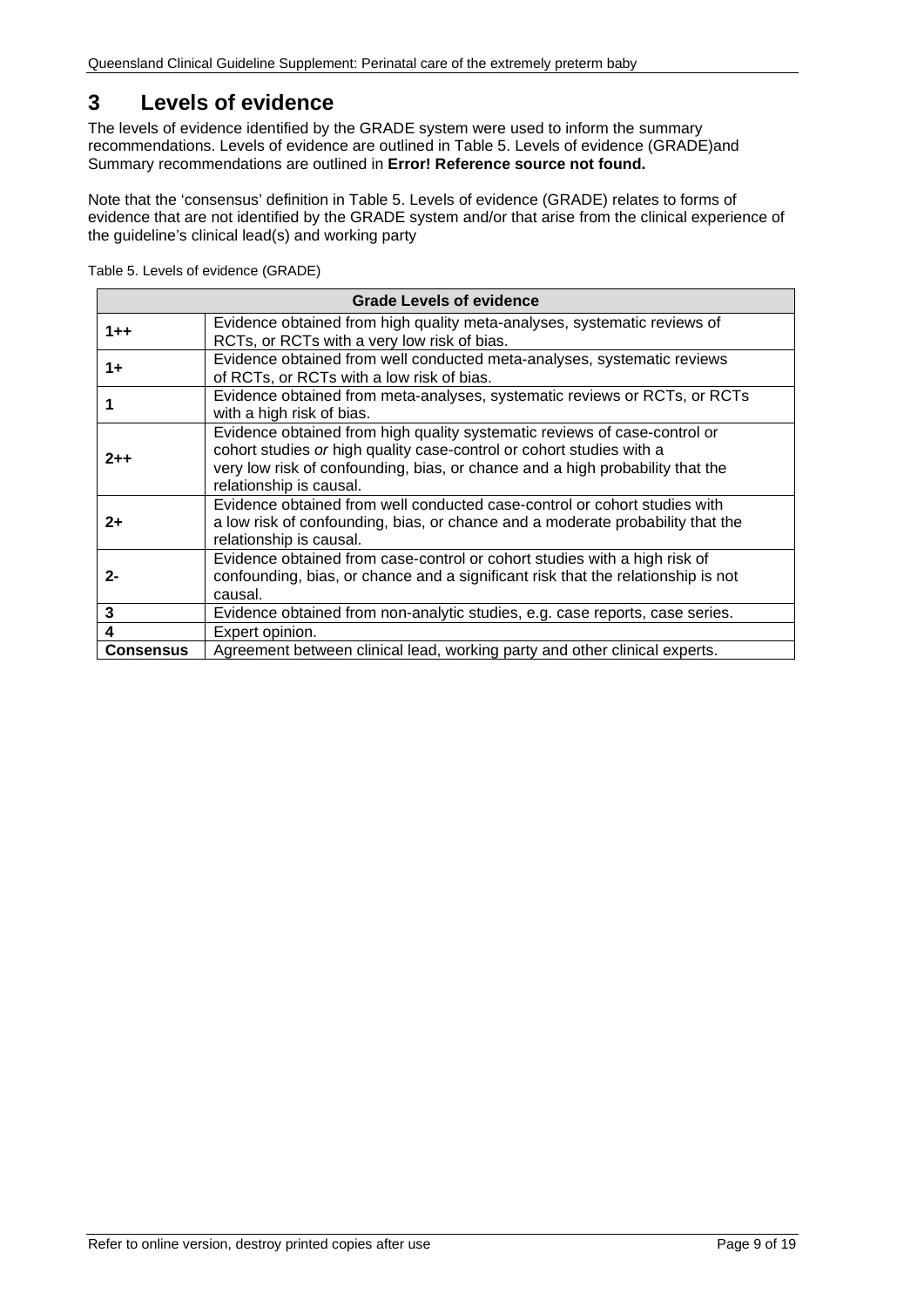### <span id="page-9-0"></span>**3.1 Summary recommendations**

<span id="page-9-1"></span>Summary recommendations and levels of evidence are outlined in Table 5.

Table 6. Summary recommendations

|                         | <b>Recommendation</b>                                                                                                                                                                                                                                              | <b>Grading of evidence</b> |
|-------------------------|--------------------------------------------------------------------------------------------------------------------------------------------------------------------------------------------------------------------------------------------------------------------|----------------------------|
| $\mathbf{1}$            | Use a family centred approach to the planning, delivery and<br>evaluation of care.                                                                                                                                                                                 | <b>Consensus</b>           |
| $\mathbf{2}$            | Using a multidisciplinary approach and in conjunction with the<br>family, develop a plan of care at the earliest opportunity. Reassess<br>the plan frequently with the family and document all decisions.                                                          | <b>Consensus</b>           |
| $\mathbf{3}$            | If live birth occurs and resuscitation is unsuccessful or is not<br>planned, provide palliative care.                                                                                                                                                              | <b>Consensus</b>           |
| $\overline{\mathbf{4}}$ | Where preterm birth before 26+0 weeks gestation is considered<br>very likely and where life sustaining interventions are planned or<br>may be a possibility, recommend in-utero transfer to a level 6<br>facility <sup>1,2</sup>                                   | $2+$                       |
| 5                       | Recommend magnesium sulfate to women at risk of preterm birth<br>before 30+0 weeks gestation where birth is imminent and life<br>sustaining interventions are planned or may be a possibility <sup>3</sup>                                                         | I÷                         |
| 6                       | Recommend corticosteroids to women who are at risk of preterm<br>birth where life sustaining interventions are planned or may be a<br>possibility <sup>4</sup>                                                                                                     | $\mathbf{H}$               |
| $\overline{7}$          | Counsel women that there is limited evidence for CTG<br>interpretation at gestations less than 28 weeks.                                                                                                                                                           | <b>Consensus</b>           |
| 8                       | Caesarean section for fetal indication is:<br>• Not recommended at less than 24+0 weeks gestation<br>• Not usually recommended between 24+0 and 24+6 weeks<br>gestation<br>• May be recommended from 25+0 weeks gestation depending on<br>individual circumstances | <b>Consensus</b>           |
| 9                       | Where gestation is uncertain, initiate life sustaining interventions<br>until the clinical course is clearer.                                                                                                                                                      | <b>Consensus</b>           |
|                         | At less that 23+0 weeks gestation, palliative care is generally<br>recommended                                                                                                                                                                                     | <b>Consensus</b>           |
| 10                      | Consider individual circumstances when making recommendations<br>about initiation of life sustaining interventions for babies born<br>between 23+0 and 23+6 weeks gestation                                                                                        | <b>Consensus</b>           |
| 11                      | Between 24+0 and 24+6 weeks gestation, life sustaining<br>interventions are generally recommended.                                                                                                                                                                 | <b>Consensus</b>           |
| 12                      | Life sustaining interventions are recommended for all normally<br>formed babies at gestations greater than or equal to 25+0 weeks.                                                                                                                                 | <b>Consensus</b>           |
| 13                      | Individualise palliative care and bereavement support in a manner<br>that promotes the comfort of the baby and the creation of positive<br>memories for the family.                                                                                                | <b>Consensus</b>           |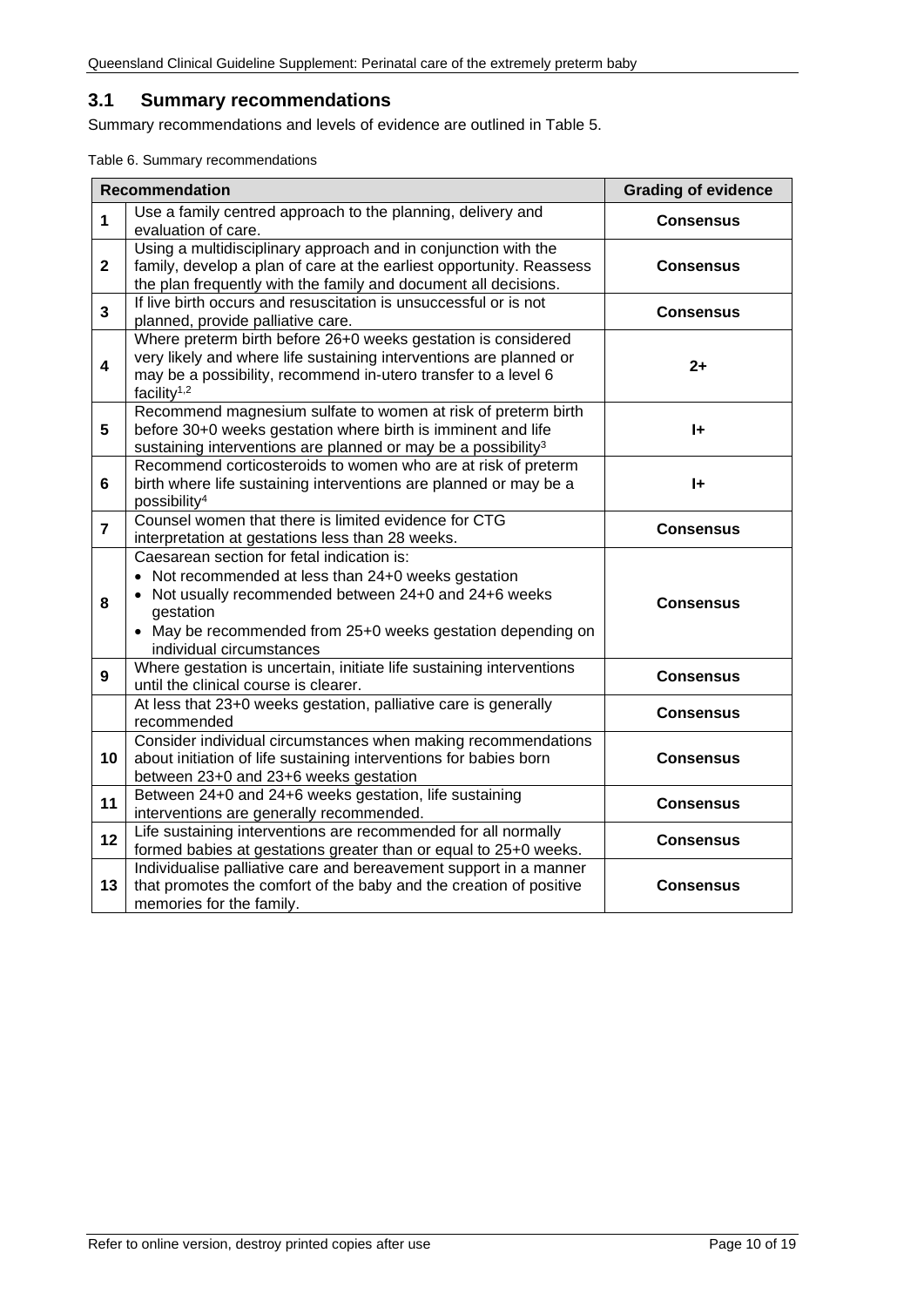## <span id="page-10-0"></span>**4 Implementation**

This guideline is applicable to all Queensland public and private maternity facilities. It can be downloaded in Portable Document Format (PDF) from [www.health.qld.gov.au/qcg](http://www.health.qld.gov.au/qcg)

## <span id="page-10-1"></span>**4.1 Guideline resources**

The following guideline components are provided on the website as separate resources:

- Flowchart: Antenatal care where birth imminent or indicated at less than 25 weeks and 6 days
- Flowchart: Consensus approach to resuscitation at extremely low gestation in Queensland
- Education resource: Perinatal care at extremely low gestation
- Knowledge assessment: Perinatal care at extremely low gestation
- Auditing resources: Perinatal care at extremely low gestation
- Parent information: Babies born very early

#### <span id="page-10-2"></span>**4.2 Suggested resources**

During the development process stakeholders identified additional resources with potential to complement and enhance guideline implementation and application. The following resources have not been sourced or developed by QCG but are suggested as complimentary to the guideline:

- Care plan templates (e.g. antenatal care plans, palliative care)
- Recognised clinician training programs relevant to perinatal care

#### <span id="page-10-3"></span>**4.3 Implementation measures**

Suggested activities to assist implementation of the guideline are outlined below.

#### <span id="page-10-4"></span>**4.3.1 Implications for implementation**

The following areas may have implications for local implementation of the guideline recommendations. It is suggested they be considered for successful guideline implementation.

- Economic considerations including opportunity costs
- Human resource requirements including clinician skill mix and scope of practice
- Clinician education and training
- Equipment and consumables purchase and maintenance
- Consumer acceptance
- Model of care and service delivery

#### <span id="page-10-5"></span>**4.3.2 QCG measures**

- Notify Chief Executive Officer and relevant stakeholders
- Monitor emerging new evidence to ensure guideline reflects contemporaneous practice
- Capture user feedback
- Record and manage change requests

#### <span id="page-10-6"></span>**4.3.3 Hospital and Health Service measures**

Initiate, promote and support local systems and processes to integrate the guideline into clinical practice, including:

- Hospital and Health Service (HHS) Executive endorse the guidelines and their use in the HHS and communicate this to staff
- Promote the introduction of the guideline to relevant health care professionals
- Support education and training opportunities relevant to the guideline and service capabilities
- Align clinical care with guideline recommendations
- Undertake relevant implementation activities as outlined in the *Guideline implementation checklist* available at [www.health.qld.gov.au/qcg](http://www.health.qld.gov.au/qcg)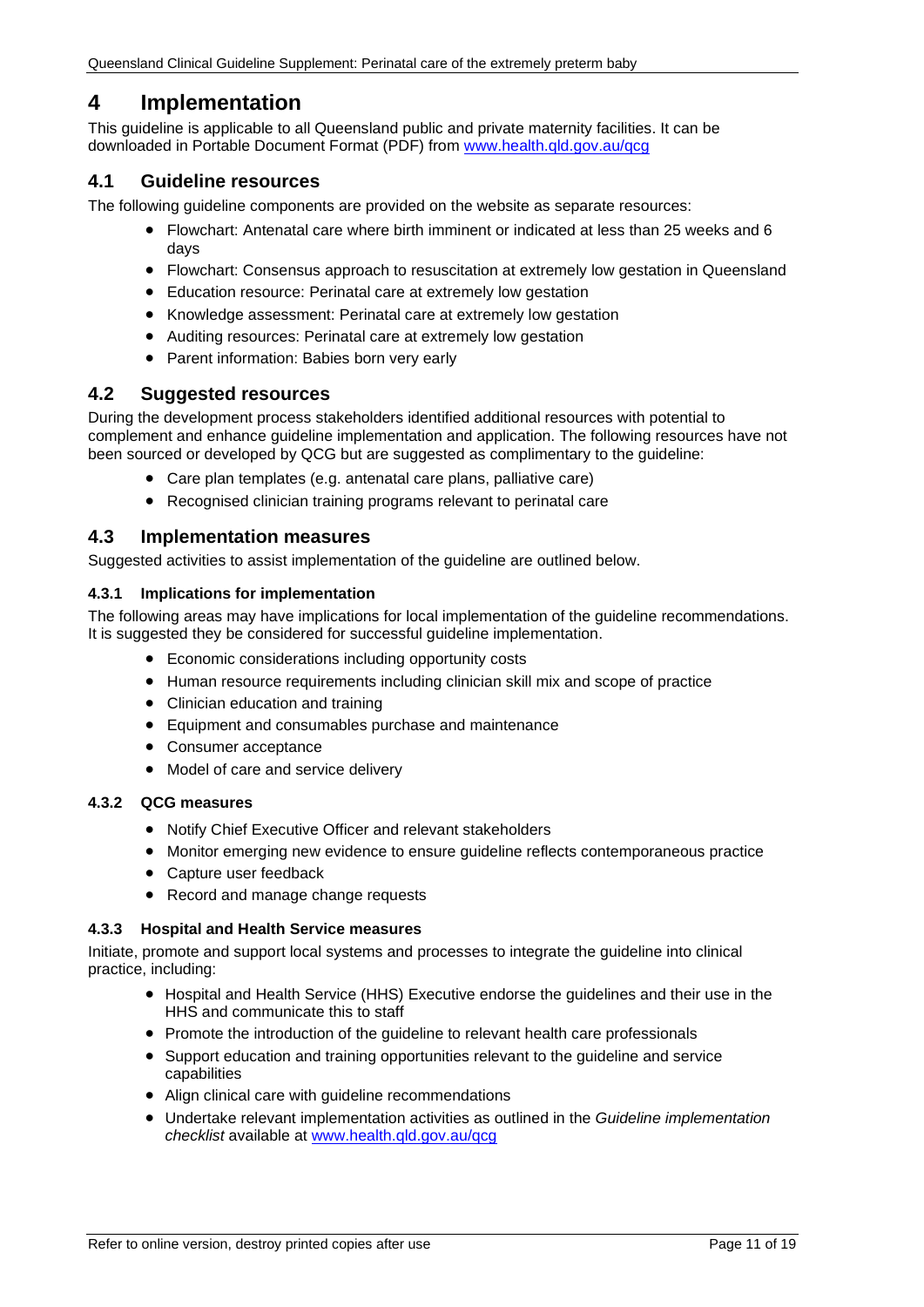### <span id="page-11-0"></span>**4.4 Quality measures**

Auditing of guideline recommendations and content assists with identifying quality of care issues and provides evidence of compliance with the National Safety and Quality Health Service (NSQHS)Standards5 [refer to Table 7. [NSQHS Standard 1\]](#page-11-1). Suggested audit and quality measures are identified in [Table 8. Clinical quality measures.](#page-11-2)

<span id="page-11-1"></span>Table 7. NSQHS Standard 1

| NSQHS Standard 1: Clinical governance         |                                                                                                                                                                                           |  |  |
|-----------------------------------------------|-------------------------------------------------------------------------------------------------------------------------------------------------------------------------------------------|--|--|
| <b>Clinical performance and effectiveness</b> |                                                                                                                                                                                           |  |  |
| Criterion 1.27:<br><b>Actions required:</b>   |                                                                                                                                                                                           |  |  |
| Evidence based care                           | Provide clinicians with ready access to best-practice<br>а.<br>guidelines, integrated care pathways, clinical pathways and<br>decision support tools relevant to their clinical practice  |  |  |
|                                               | Support clinicians to use the best available evidence,<br>b.<br>including relevant clinical care standards developed by the<br>Australian Commission on Safety and Quality in Health Care |  |  |

<span id="page-11-2"></span>The following clinical quality measures are suggested:

Table 8. Clinical quality measures

| <b>No</b>      | <b>Audit criteria</b>                                                                                                                                                                                                                                                                                             | <b>Guideline Section</b>                                |
|----------------|-------------------------------------------------------------------------------------------------------------------------------------------------------------------------------------------------------------------------------------------------------------------------------------------------------------------|---------------------------------------------------------|
| 1.             | Proportion of families at risk of preterm birth who have a formal<br>plan of care developed prior to birth<br>Consider frequency of review and update<br>Involvement of the parents in development                                                                                                                | Section 2.4 Decision<br>making                          |
| 2.             | Proportion of preterm births less than 26+0 weeks gestation<br>occurring in level 1-5 neonatal services, (where life sustaining<br>interventions were planned or considered a possibility)<br>Consider reasons for non-transfer to a level 6 facility (e.g.<br>transport unavailable, rapid progression to birth) | Section 5.1<br>In-utero transfer                        |
| 3.             | The proportion of women with preterm labour at less than 34+0<br>weeks who received corticosteroid therapy<br>Consider: Were repeat doses administered if risk of preterm birth<br>continued beyond 7 days                                                                                                        | Section 5.2<br>Antenatal<br>corticosteroids             |
| $\mathbf{4}$ . | The proportion of women with preterm labour at less than 30+0<br>weeks of gestation who received Magnesium Sulfate<br>Consider adherence to locally agreed protocols                                                                                                                                              | Section 5.3 Magnesium<br>sulfate for<br>neuroprotection |
| 5.             | Proportion of families who experienced a perinatal death who<br>are counselled about post-mortem examination<br>Consider the clinical experience/expertise of the person<br>providing the counselling                                                                                                             | Section 6<br>Palliative care                            |
| 6.             | Proportion of perinatal deaths where post-mortem examination is<br>undertaken<br>Consider if counselling was offered/provided                                                                                                                                                                                     | Section 6<br>Palliative care                            |
| 7.             | Proportion of babies receiving palliative care who were assessed<br>for pain using recognised pain scales<br>Consider: Frequency of assessment, frequency, type and route<br>of administration of medications                                                                                                     | Section 6.1<br>Symptom management                       |
| 8.             | Proportion of health professionals who have completed a<br>recognised training program or education in perinatal care,<br>mortality, palliative care or related field<br>Consider attendance rates at for example: IMPROVE (Improving<br>Perinatal Mortality Review and Outcomes Via Education)<br>workshop       | Section 1.3<br>Clinical standards                       |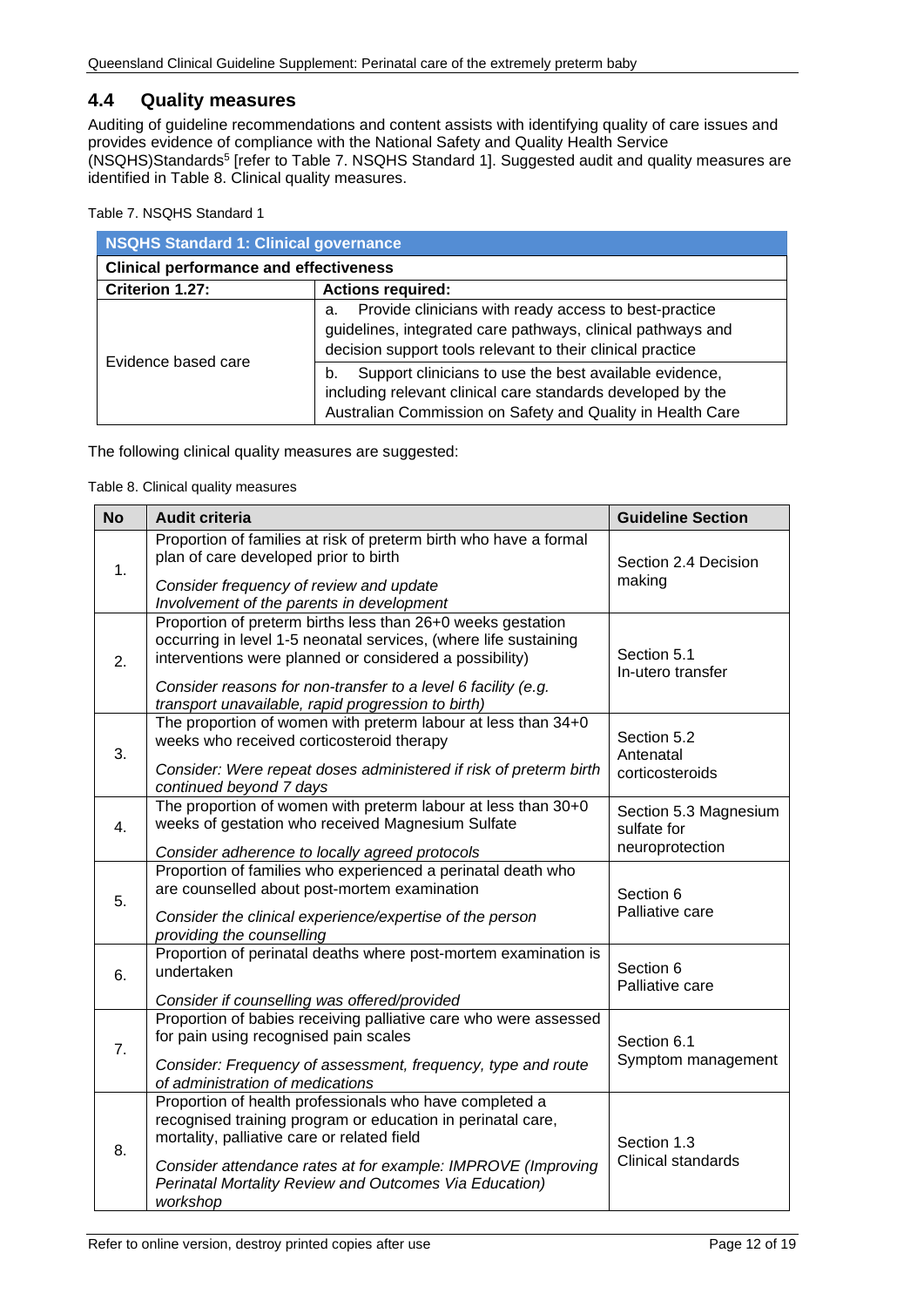### <span id="page-12-0"></span>**4.5 Areas for future research**

During development the following areas where identified as having limited or poor quality evidence to inform clinical decision making. Further research in these areas may be useful.

- Long term outcomes at follow-up of babies born at extremely low gestation
- Influence of mode of birth on outcomes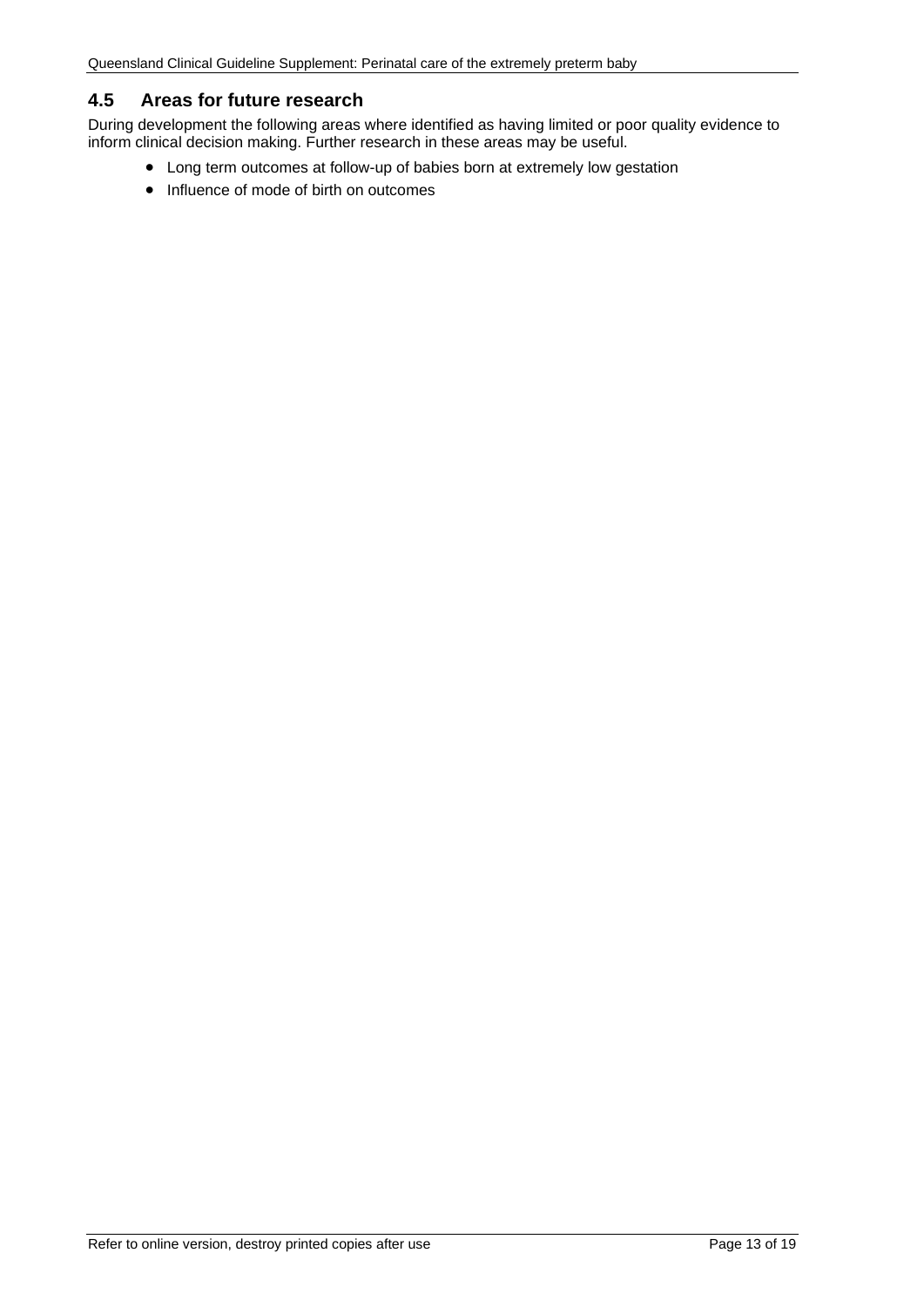## **4.6 Safety and quality**

In conjunction with the Queensland Clinical Guideline *Standard care*6, implementation of this guideline provides evidence of compliance with the National Safety and Quality Health Service Standards and Australian Council on Healthcare Standards (ACHS) Evaluation and Quality Improvement Program (EQuIP) National accreditation programs.5,7

Table 9. NSQHS/EQuIPNational Criteria

<span id="page-13-1"></span><span id="page-13-0"></span>

| <b>NSQHS/EQuIPNational Criteria</b>                                                                                                                                                                                              | <b>Actions required</b>                                                                                                                                                                                                                                                                                                                                                                                                                                            | ☑ Evidence of compliance                                                                                                                                                                                                                                                                                                                                                                                                                                                                    |  |
|----------------------------------------------------------------------------------------------------------------------------------------------------------------------------------------------------------------------------------|--------------------------------------------------------------------------------------------------------------------------------------------------------------------------------------------------------------------------------------------------------------------------------------------------------------------------------------------------------------------------------------------------------------------------------------------------------------------|---------------------------------------------------------------------------------------------------------------------------------------------------------------------------------------------------------------------------------------------------------------------------------------------------------------------------------------------------------------------------------------------------------------------------------------------------------------------------------------------|--|
| <b>NSQHS Standard 1: Clinical governance</b>                                                                                                                                                                                     |                                                                                                                                                                                                                                                                                                                                                                                                                                                                    |                                                                                                                                                                                                                                                                                                                                                                                                                                                                                             |  |
| Patient safety and quality systems<br>Safety and quality systems are<br>integrated with governance processes<br>to enable organisations to actively<br>manage and improve the safety and<br>quality of health care for patients. | Diversity and high risk groups<br>1.15 The health service organisation:<br>a. Identifies the diversity of the consumers using its services<br>b. Identifies groups of patients using its services who are at higher<br>risk of harm<br>c. Incorporates information on the diversity of its consumers and<br>higher-risk groups into the planning and delivery of care                                                                                              | Assessment and care appropriate to the cohort of patients is<br>☑<br>identified in the guideline<br>High risk groups are identified in the guideline<br>☑<br>☑<br>The guideline is based on the best available evidence                                                                                                                                                                                                                                                                     |  |
| <b>Clinical performance and</b><br>effectiveness<br>The workforce has the right<br>qualifications, skills and supervision to<br>provide safe, high-quality health care to<br>patients.                                           | Evidence based care<br>1.27 The health service organisation has processes that:<br>a. Provide clinicians with ready access to best-practice guidelines,<br>integrated care pathways, clinical pathways and decision support<br>tools relevant to their clinical practice<br>b. Support clinicians to use the best available evidence, including<br>relevant clinical care standards developed by the Australian<br>Commission on Safety and Quality in Health Care | ☑ Queensland Clinical Guidelines is funded by Queensland Health<br>to develop clinical guidelines relevant to the service line to guide<br>safe patient care across Queensland<br>The guideline provides evidence-based and best practice<br>recommendations for care<br>☑<br>The guideline is endorsed for use in Queensland Health<br>facilities.<br>☑<br>A desktop icon is available on every Queensland Health<br>computer desktop to provide quick and easy access to the<br>quideline |  |
|                                                                                                                                                                                                                                  | Performance management<br>1.22 The health service organisation has valid and reliable<br>performance review processes that:<br>a. Require members of the workforce to regularly take part in a<br>review of their performance<br>b. Identify needs for training and development in safety and quality<br>c. Incorporate information on training requirements into the<br>organisation's training system                                                            | The guideline has accompanying educational resources to<br>☑<br>support ongoing safety and quality education for identified<br>professional and personal development. The resources are<br>freely available on the internet http://www.health.qld.gov.au/qcg                                                                                                                                                                                                                                |  |
| Patient safety and quality systems<br>Safety and quality systems are<br>integrated with governance processes<br>to enable organisations to actively<br>manage and improve the safety and<br>quality of health care for patients. | <b>Policies and procedures</b><br>1.7 The health service organisation uses a risk management<br>approach to:<br>a. Set out, review, and maintain the currency and effectiveness of,<br>policies, procedures and protocols<br>b. Monitor and take action to improve adherence to policies,<br>procedures and protocols                                                                                                                                              | ☑ QCG has established processes to review and maintain all<br>guidelines and associated resources<br>☑ Change requests are managed to ensure currency of published<br>quidelines<br>$\boxtimes$ Implementation tools and checklist are provided to assist with<br>adherence to guidelines<br>$\boxtimes$ Suggested audit criteria are provided in guideline supplement                                                                                                                      |  |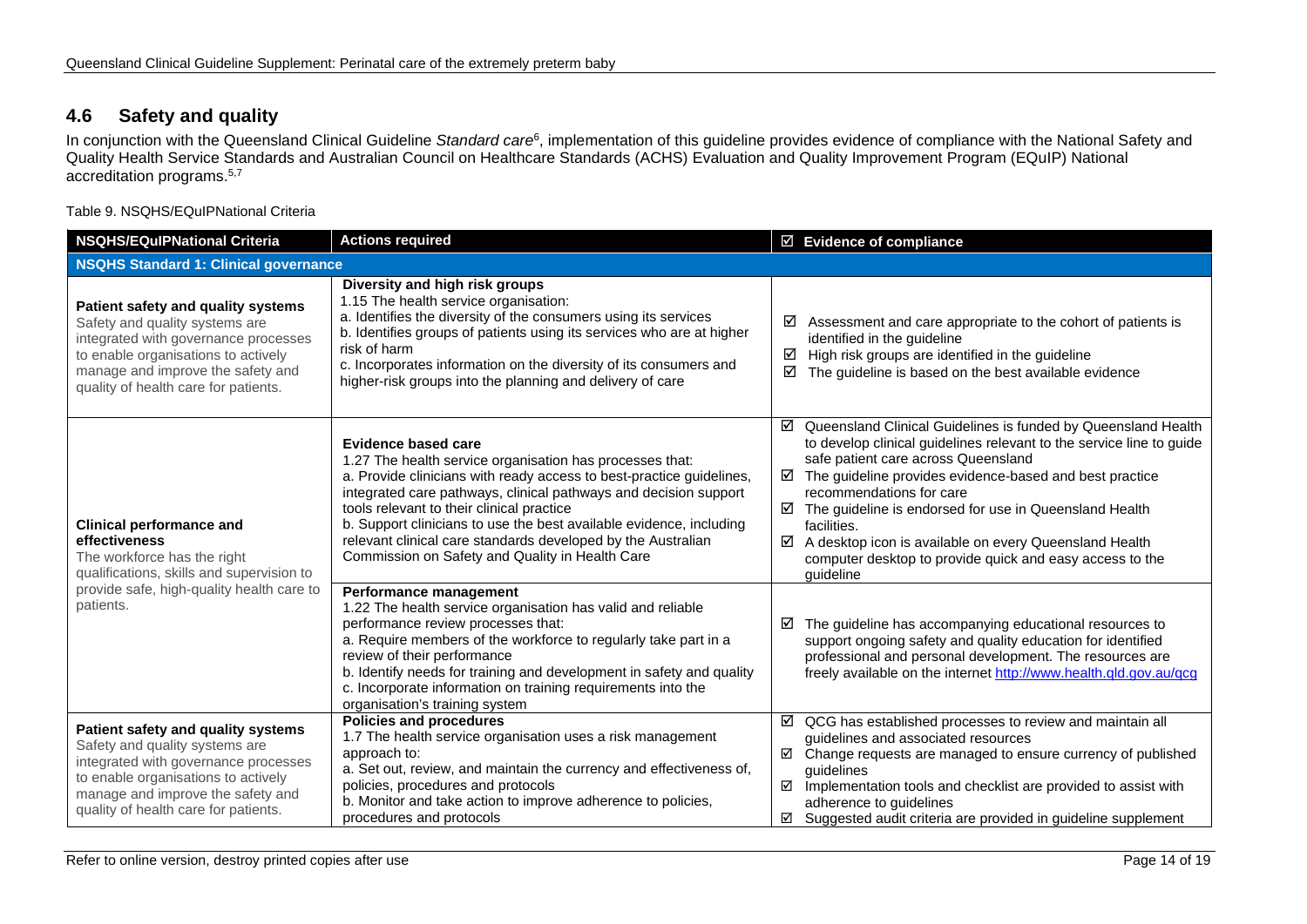|                                                                                                                                                                                                                                                                                                                            | c. Review compliance with legislation, regulation and jurisdictional<br>requirements                                                                                                                                                                                                                                                                                                                                                                                                                                                                                                                                                                                                                                                                                                                                                                                                                                                                                                            | ☑ The guidelines comply with legislation, regulation and<br>jurisdictional requirements                                                                                                                                                                                                                                                                                                                                                                                      |
|----------------------------------------------------------------------------------------------------------------------------------------------------------------------------------------------------------------------------------------------------------------------------------------------------------------------------|-------------------------------------------------------------------------------------------------------------------------------------------------------------------------------------------------------------------------------------------------------------------------------------------------------------------------------------------------------------------------------------------------------------------------------------------------------------------------------------------------------------------------------------------------------------------------------------------------------------------------------------------------------------------------------------------------------------------------------------------------------------------------------------------------------------------------------------------------------------------------------------------------------------------------------------------------------------------------------------------------|------------------------------------------------------------------------------------------------------------------------------------------------------------------------------------------------------------------------------------------------------------------------------------------------------------------------------------------------------------------------------------------------------------------------------------------------------------------------------|
| <b>NSQHS/EQuIPNational Criteria</b>                                                                                                                                                                                                                                                                                        | <b>Actions required</b>                                                                                                                                                                                                                                                                                                                                                                                                                                                                                                                                                                                                                                                                                                                                                                                                                                                                                                                                                                         | $\boxtimes$ Evidence of compliance                                                                                                                                                                                                                                                                                                                                                                                                                                           |
| <b>NSQHS Standard 2: Partnering with Consumers</b>                                                                                                                                                                                                                                                                         |                                                                                                                                                                                                                                                                                                                                                                                                                                                                                                                                                                                                                                                                                                                                                                                                                                                                                                                                                                                                 |                                                                                                                                                                                                                                                                                                                                                                                                                                                                              |
| <b>Health literacy</b><br>Health service organisations<br>communicate with consumers in a way<br>that supports effective partnerships.                                                                                                                                                                                     | Communication that supports effective partnerships<br>2.8 The health service organisation uses communication<br>mechanisms that are tailored to the diversity of the consumers who<br>use its services and, where relevant, the diversity of the local<br>community<br>2.9 Where information for patients, carers, families and consumers<br>about health and health services is developed internally, the<br>organisation involves consumers in its development and review<br>2.10 The health service organisation supports clinicians to<br>communicate with patients, carers, families and consumers about<br>health and health care so that:<br>a. Information is provided in a way that meets the needs of patients,<br>carers, families and consumers<br>b. Information provided is easy to understand and use<br>c. The clinical needs of patients are addressed while they are in the<br>health service organisation<br>d. Information needs for ongoing care are provided on discharge | $\boxtimes$ Consumer consultation was sought and obtained during the<br>development of the guideline. Refer to the acknowledgement<br>section of the guideline for details<br>$\boxtimes$ Consumer information is developed to align with the guideline<br>and included consumer involvement during development and<br>review<br>□ The consumer information was developed using plain English<br>and with attention to literacy and ease of reading needs of the<br>consumer |
| Partnering with consumers in<br>organisational design and<br>governance<br>Consumers are partners in the design<br>and governance of the organisation.                                                                                                                                                                     | Partnerships in healthcare governance planning, design,<br>measurement and evaluation<br>2.11 The health service organisation:<br>a. Involves consumers in partnerships in the governance of, and to<br>design, measure and evaluate, health care<br>b. Has processes so that the consumers involved in these<br>partnerships reflect the diversity of consumers who use the service<br>or, where relevant, the diversity of the local community<br>2.14 The health service organisation works in partnership with<br>consumers to incorporate their views and experiences into training<br>and education for the workforce                                                                                                                                                                                                                                                                                                                                                                     | $\boxtimes$ Consumers are members of guideline working parties<br>$\boxtimes$ The guideline is based on the best available evidence<br>$\boxtimes$ The guidelines and consumer information are endorsed by the<br>QCG and Queensland Statewide Maternity and Neonatal Clinical<br>Network Steering Committees which includes consumer<br>membership                                                                                                                          |
| <b>NSQHS Standard 4: Medication safety</b>                                                                                                                                                                                                                                                                                 |                                                                                                                                                                                                                                                                                                                                                                                                                                                                                                                                                                                                                                                                                                                                                                                                                                                                                                                                                                                                 |                                                                                                                                                                                                                                                                                                                                                                                                                                                                              |
| <b>Clinical governance and quality</b><br>improvement to support medication<br>management<br>Organisation-wide systems are used to<br>support and promote safety for<br>procuring, supplying, storing,<br>compounding, manufacturing,<br>prescribing, dispensing, administering<br>and monitoring the effects of medicines | Integrating clinical governance<br>4.1 Clinicians use the safety and quality systems from the Clinical<br>Governance Standard when:<br>a. Implementing policies and procedures for medication<br>management<br>b. Managing risks associated with medication management<br>c. Identifying training requirements for medication management                                                                                                                                                                                                                                                                                                                                                                                                                                                                                                                                                                                                                                                        | The guideline provides current evidence based<br>☑<br>recommendations about medication                                                                                                                                                                                                                                                                                                                                                                                       |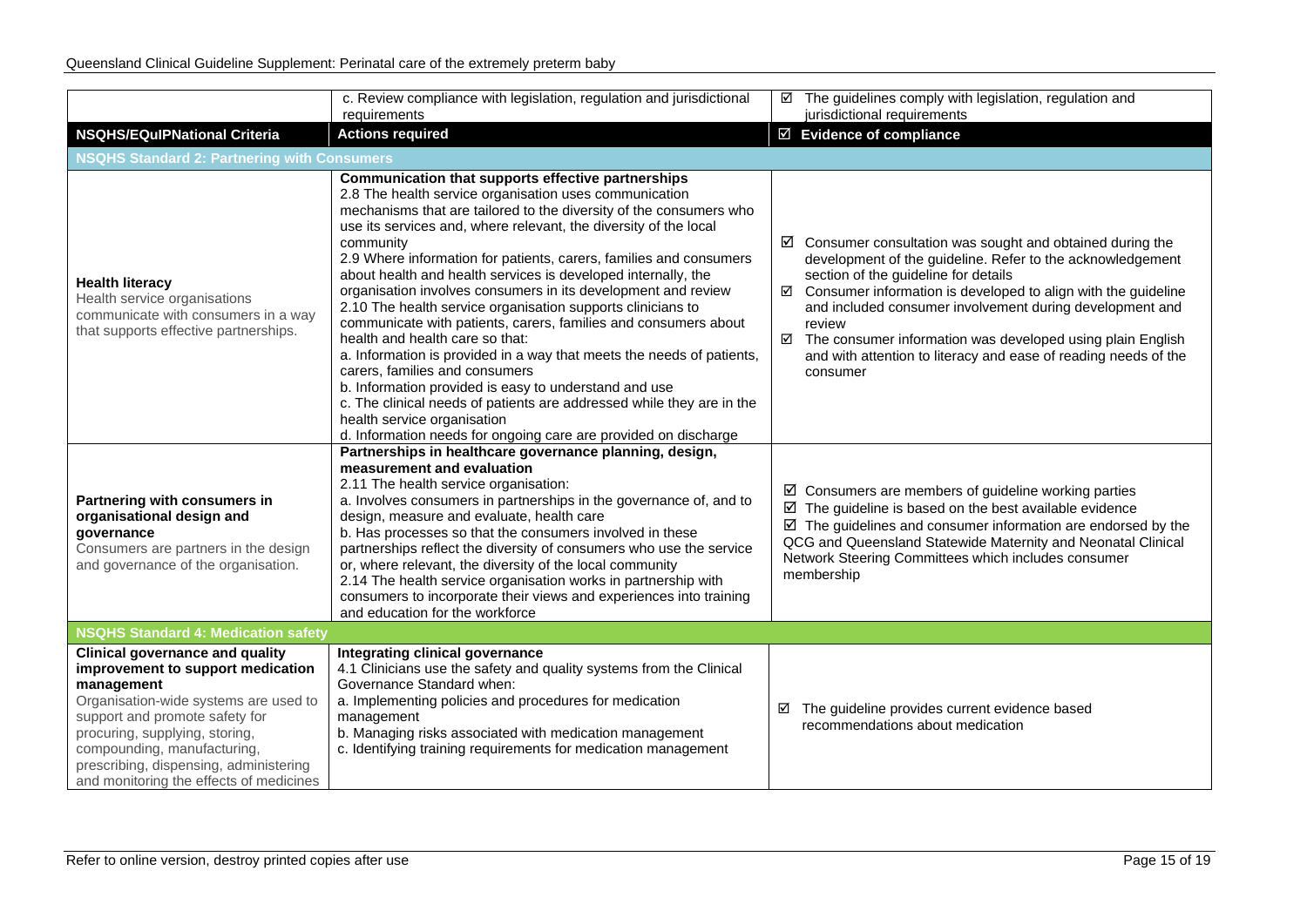| <b>NSQHS/EQuIPNational Criteria</b>                                                                                                                                                                                                           | <b>Actions required</b>                                                                                                                                                                                                                                                                                                                                                                                                                                                                                                                                                                                                                                                                                                                                                                                                                                                                                                                                                                                                                                                                                                                                                                                                                                                                            | $\boxtimes$ Evidence of compliance                                                                                                                                                                                                                                                                                                                                                                                                                                                                    |  |
|-----------------------------------------------------------------------------------------------------------------------------------------------------------------------------------------------------------------------------------------------|----------------------------------------------------------------------------------------------------------------------------------------------------------------------------------------------------------------------------------------------------------------------------------------------------------------------------------------------------------------------------------------------------------------------------------------------------------------------------------------------------------------------------------------------------------------------------------------------------------------------------------------------------------------------------------------------------------------------------------------------------------------------------------------------------------------------------------------------------------------------------------------------------------------------------------------------------------------------------------------------------------------------------------------------------------------------------------------------------------------------------------------------------------------------------------------------------------------------------------------------------------------------------------------------------|-------------------------------------------------------------------------------------------------------------------------------------------------------------------------------------------------------------------------------------------------------------------------------------------------------------------------------------------------------------------------------------------------------------------------------------------------------------------------------------------------------|--|
| <b>NSQHS Standard 5: Comprehensive care</b>                                                                                                                                                                                                   |                                                                                                                                                                                                                                                                                                                                                                                                                                                                                                                                                                                                                                                                                                                                                                                                                                                                                                                                                                                                                                                                                                                                                                                                                                                                                                    |                                                                                                                                                                                                                                                                                                                                                                                                                                                                                                       |  |
| <b>Clinical governance and quality</b><br>improvement to support<br>comprehensive care<br>Systems are in place to support<br>clinicians to deliver comprehensive care                                                                         | Integrating clinical governance<br>5.1 Clinicians use the safety and quality systems from the Clinical<br>Governance Standard when:<br>a. Implementing policies and procedures for comprehensive care<br>b. Managing risks associated with comprehensive care<br>c. Identifying training requirements to deliver comprehensive care<br><b>Partnering with consumers</b><br>5.3 Clinicians use organisational processes from the Partnering with<br>Consumers Standard when providing comprehensive care to:<br>a. Actively involve patients in their own care<br>b. Meet the patient's information needs<br>c. Share decision-making                                                                                                                                                                                                                                                                                                                                                                                                                                                                                                                                                                                                                                                               | The guideline has accompanying educational resources to<br>☑<br>support ongoing safety and quality education for identified<br>professional and personal development. The resources are<br>freely available on the internet http://www.health.qld.gov.au/qcg<br>$\boxtimes$ The guideline provides evidence-based and best practice<br>recommendations for care<br>☑<br>Consumer information is developed for the guideline                                                                           |  |
| <b>NSQHS Standard 6: Communicating for safety</b>                                                                                                                                                                                             |                                                                                                                                                                                                                                                                                                                                                                                                                                                                                                                                                                                                                                                                                                                                                                                                                                                                                                                                                                                                                                                                                                                                                                                                                                                                                                    |                                                                                                                                                                                                                                                                                                                                                                                                                                                                                                       |  |
| <b>Clinical governance and quality</b><br>improvement to support effective<br>communication<br>Systems are in place for effective and<br>coordinated communication that<br>supports the delivery of continuous and<br>safe care for patients. | Integrating clinical governance<br>6.1 Clinicians use the safety and quality systems from the Clinical<br>Governance Standard when:<br>a. Implementing policies and procedures to support effective clinical<br>communication<br>b. Managing risks associated with clinical communication<br>c. Identifying training requirements for effective and coordinated<br>clinical communication<br><b>Partnering with consumers</b><br>6.3 Clinicians use organisational processes from the Partnering with<br>Consumers Standard to effectively communicate with patients,<br>carers and families during high-risk situations to:<br>a. Actively involve patients in their own care<br>b. Meet the patient's information needs<br>c. Share decision-making<br>Organisational processes to support effective communication<br>6.4 The health service organisation has clinical communications<br>processes to support effective communication when:<br>a. Identification and procedure matching should occur<br>b. All or part of a patient's care is transferred within the organisation,<br>between multidisciplinary teams, between clinicians or between<br>organisations; and on discharge<br>c. Critical information about a patient's care, including information on<br>risks, emerges or changes | $\boxtimes$ Requirements for effective clinical communication by clinicians<br>are identified<br>$\boxtimes$ The guideline provides evidence-based and best practice<br>recommendations for communication between clinicians<br>☑<br>The guideline provides evidence-based and best practice<br>recommendations for communication with patients, carers and<br>families<br>The guideline provides evidence-based and best practice<br>☑<br>recommendations for discharge planning and follow -up care |  |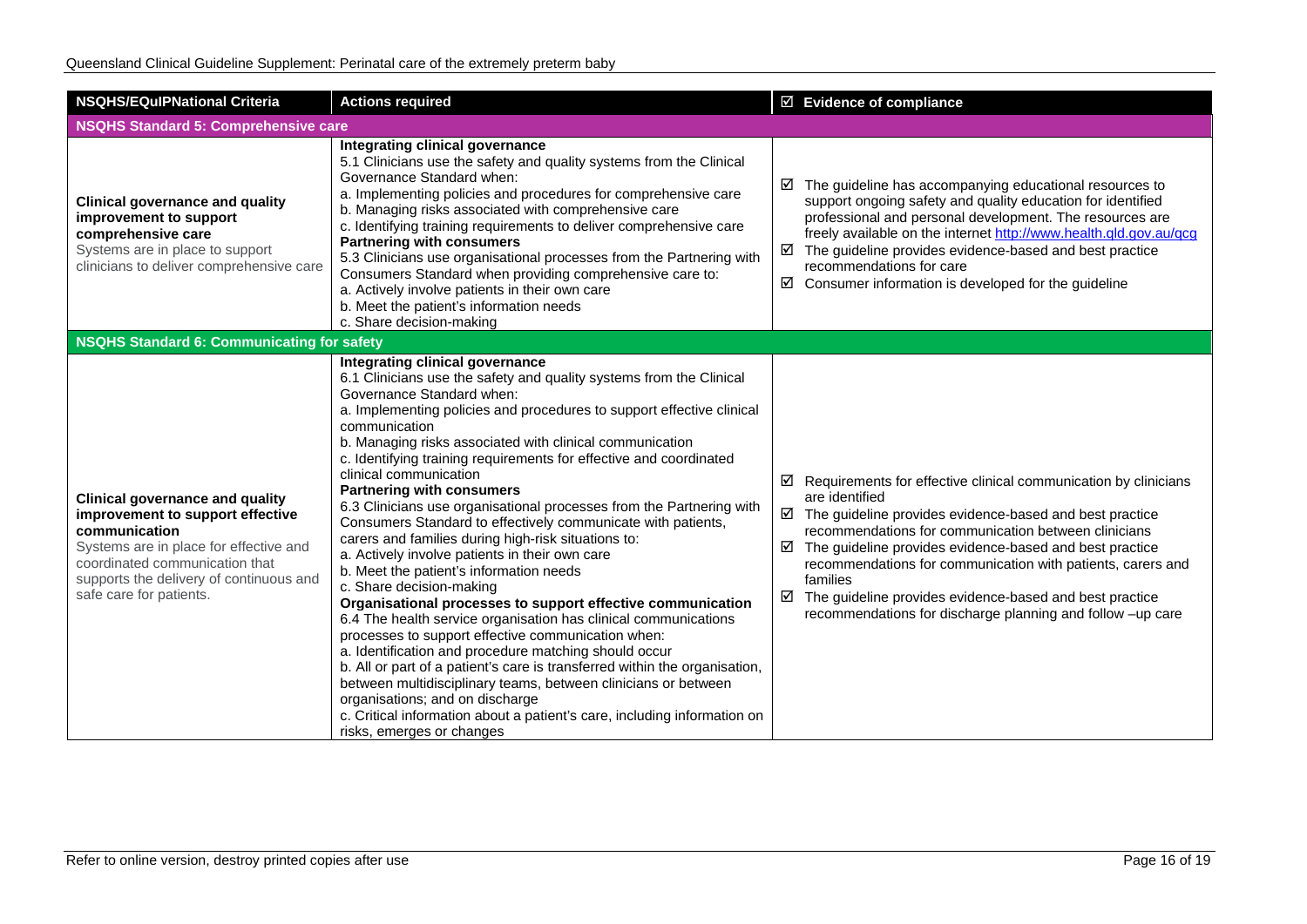| NSQHS/EQuIPNational Criteria                                                                                                                                                                   | <b>Actions required</b>                                                                                                                                                                                                                                                                                                                                                                                                                                                                                                                                                                                         | $\boxtimes$ Evidence of compliance                                                                                                                                 |  |
|------------------------------------------------------------------------------------------------------------------------------------------------------------------------------------------------|-----------------------------------------------------------------------------------------------------------------------------------------------------------------------------------------------------------------------------------------------------------------------------------------------------------------------------------------------------------------------------------------------------------------------------------------------------------------------------------------------------------------------------------------------------------------------------------------------------------------|--------------------------------------------------------------------------------------------------------------------------------------------------------------------|--|
| NSQHS Standard 6: Communicating for safety (continued)                                                                                                                                         |                                                                                                                                                                                                                                                                                                                                                                                                                                                                                                                                                                                                                 |                                                                                                                                                                    |  |
| <b>Communication of critical</b><br>information<br>Systems to effectively communicate<br>critical information and risks when they<br>emerge or change are used to ensure<br>safe patient care. | <b>Communicating critical information</b><br>6.9 Clinicians and multidisciplinary teams use clinical<br>communication processes to effectively communicate critical<br>information, alerts and risks, in a timely way, when they emerge or<br>change to:<br>a. Clinicians who can make decisions about care<br>b. Patients, carers and families, in accordance with the wishes of the<br>patient<br>6.10 The health service organisation ensures that there are<br>communication processes for patients, carers and families to directly<br>communicate critical information and risks about care to clinicians | Requirements for effective clinical communication of critical<br>☑<br>information are identified<br>$\boxtimes$ Requirements for escalation of care are identified |  |

| <b>NSQHS/EQuIPNational Criteria</b>                                                                                                                                                                                                                                                                | <b>Actions required</b>                                                                                                                                                                                                                                                                                                                                                                                                                                                                                                                                                                                                                                                                                                                                                                                                                                                                                                                                                                                                                                                                                                                                                                                                              | $\boxtimes$ Evidence of compliance                                                                                                                                                                                                                                                         |
|----------------------------------------------------------------------------------------------------------------------------------------------------------------------------------------------------------------------------------------------------------------------------------------------------|--------------------------------------------------------------------------------------------------------------------------------------------------------------------------------------------------------------------------------------------------------------------------------------------------------------------------------------------------------------------------------------------------------------------------------------------------------------------------------------------------------------------------------------------------------------------------------------------------------------------------------------------------------------------------------------------------------------------------------------------------------------------------------------------------------------------------------------------------------------------------------------------------------------------------------------------------------------------------------------------------------------------------------------------------------------------------------------------------------------------------------------------------------------------------------------------------------------------------------------|--------------------------------------------------------------------------------------------------------------------------------------------------------------------------------------------------------------------------------------------------------------------------------------------|
| NSQHS Standard 8: Recognising and responding to acute deterioration                                                                                                                                                                                                                                |                                                                                                                                                                                                                                                                                                                                                                                                                                                                                                                                                                                                                                                                                                                                                                                                                                                                                                                                                                                                                                                                                                                                                                                                                                      |                                                                                                                                                                                                                                                                                            |
| <b>Clinical governance and quality</b><br>improvement to support recognition<br>and response systems<br>Organisation-wide systems are used to<br>support and promote detection and<br>recognition of acute deterioration, and<br>the response to patients whose<br>condition acutely deteriorates. | Integrating clinical governance<br>8.1 Clinicians use the safety and quality systems from the Clinical<br>Governance Standard when:<br>a. Implementing policies and procedures for recognising and<br>responding to acute deterioration<br>b. Managing risks associated with recognising and responding to<br>acute deterioration<br>c. Identifying training requirements for recognising and responding<br>to acute deterioration<br><b>Partnering with consumers</b><br>8.3 Clinicians use organisational processes from the Partnering with<br>Consumers Standard when recognising and responding to acute<br>deterioration to:<br>a. Actively involve patients in their own care<br>b. Meet the patient's information needs<br>c. Share decision-making<br>Recognising acute deterioration<br>8.4 The health service organisation has processes for clinicians to<br>detect acute physiological deterioration that require clinicians to:<br>a. Document individualised vital sign monitoring plans<br>b. Monitor patients as required by their individualised monitoring<br>plan<br>c. Graphically document and track changes in agreed observations<br>to detect acute deterioration over time, as appropriate for the patient | The guideline is consistent with National Consensus statements<br>⊻<br>recommendations<br>The guideline recommends use of tools consistent with the<br>☑<br>principles of recognising and responding to clinical deterioration<br>Consumer information is developed for the guideline<br>☑ |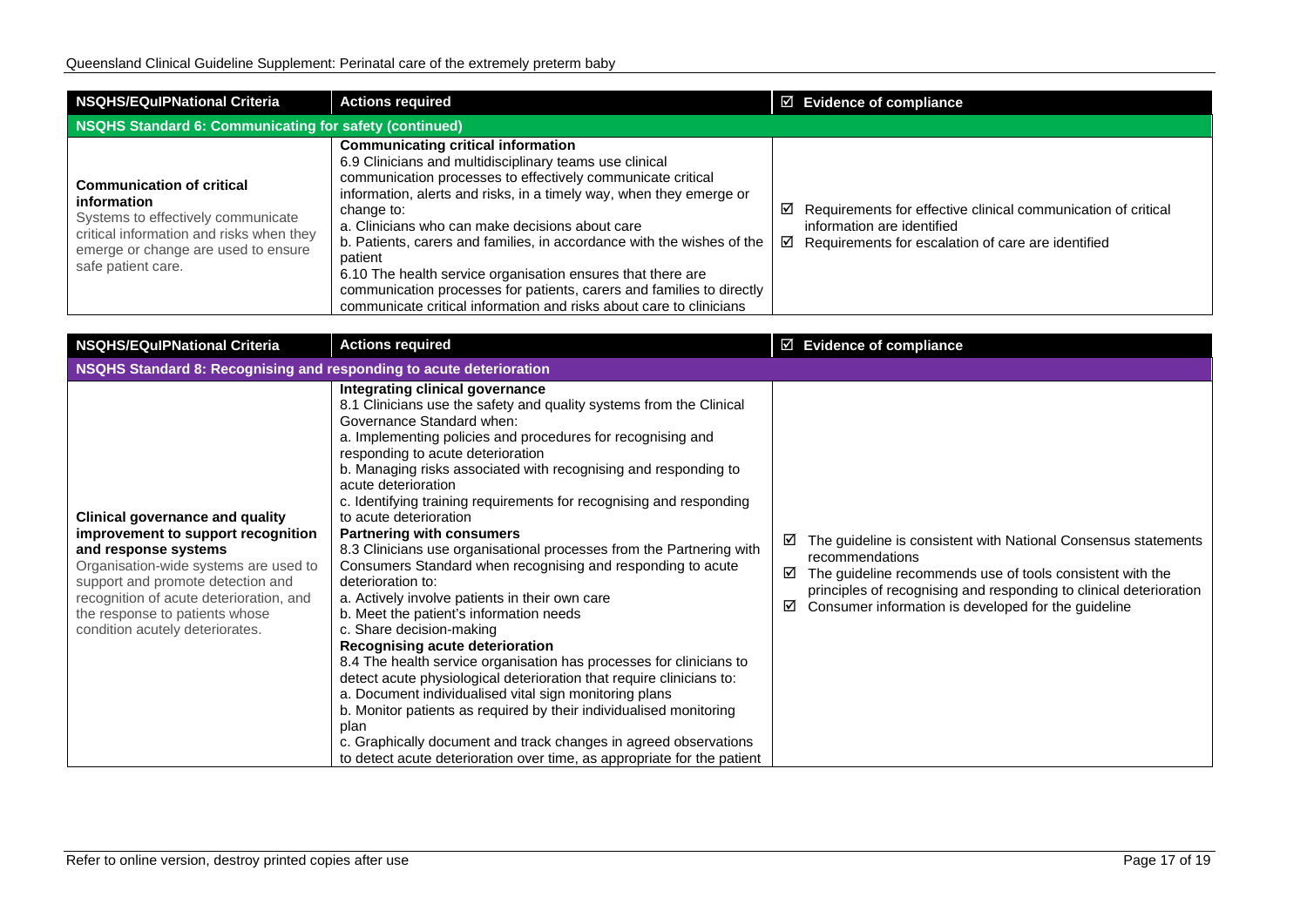| <b>EQuIP Standard 12 Provision of care</b>                                                                                                                                          |                                                                                                                                                        |                                                                                                                                                                |
|-------------------------------------------------------------------------------------------------------------------------------------------------------------------------------------|--------------------------------------------------------------------------------------------------------------------------------------------------------|----------------------------------------------------------------------------------------------------------------------------------------------------------------|
| <b>Criterion 1: Assessment and care</b><br>planning<br>12.1 Ensuring assessment is<br>comprehensive and based upon current<br>professional standards and evidence<br>based practice | 12.1.1 Guidelines are available and accessible by staff to assess<br>physical, spiritual, cultural, physiological and social health promotion<br>needs | ☑<br>Assessment and care appropriate to the cohort of patients is<br>identified in the quideline<br>The guideline is based on the best available evidence<br>⊻ |